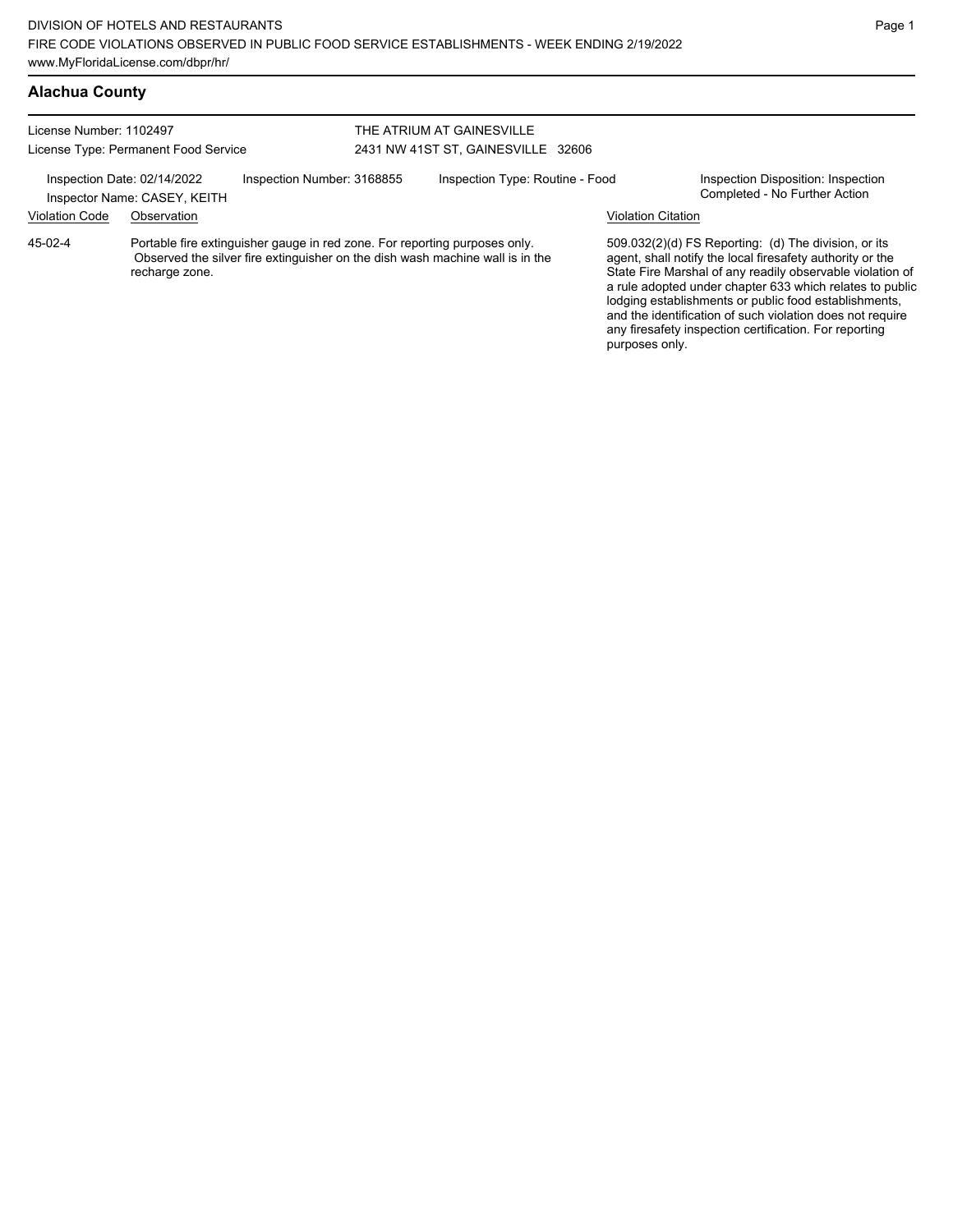| <b>Brevard County</b>   |                                                              |                                                                                                                |                                                                                                    |                           |                                                                                                                                                                                                                                                                                                                                                                                                                            |
|-------------------------|--------------------------------------------------------------|----------------------------------------------------------------------------------------------------------------|----------------------------------------------------------------------------------------------------|---------------------------|----------------------------------------------------------------------------------------------------------------------------------------------------------------------------------------------------------------------------------------------------------------------------------------------------------------------------------------------------------------------------------------------------------------------------|
| License Number: 1506372 | License Type: Permanent Food Service                         |                                                                                                                | JOANNE'S BEACHSIDE CAFE INC<br>6006 N ATLANTIC AVE, CAPE CANAVERAL 32920                           |                           |                                                                                                                                                                                                                                                                                                                                                                                                                            |
|                         |                                                              |                                                                                                                |                                                                                                    |                           |                                                                                                                                                                                                                                                                                                                                                                                                                            |
|                         | Inspection Date: 02/16/2022<br>Inspector Name: FRANZ, LINDA  | Inspection Number: 3091385                                                                                     | Inspection Type: Routine - Food                                                                    |                           | Inspection Disposition: Call Back -<br>Complied                                                                                                                                                                                                                                                                                                                                                                            |
| <b>Violation Code</b>   | Observation                                                  |                                                                                                                |                                                                                                    | <b>Violation Citation</b> |                                                                                                                                                                                                                                                                                                                                                                                                                            |
| 47-03-4                 |                                                              | Breaker box missing cover. For reporting purposes only.<br>inspection 2022-02-16: Corrected ** Time Extended** | - From initial inspection : Observed electrical wiring exposed in breaker box.<br>- From follow-up | purposes only.            | 509.032(2)(d) FS Reporting: (d) The division, or its<br>agent, shall notify the local firesafety authority or the<br>State Fire Marshal of any readily observable violation of<br>a rule adopted under chapter 633 which relates to public<br>lodging establishments or public food establishments,<br>and the identification of such violation does not require<br>any firesafety inspection certification. For reporting |
| License Number: 1506553 |                                                              |                                                                                                                | LA CREPE DE FRANCE                                                                                 |                           |                                                                                                                                                                                                                                                                                                                                                                                                                            |
|                         | License Type: Permanent Food Service                         |                                                                                                                | 7720 NORTH WICKHAM ROAD, SUITE 109-110, MELBOURNE 32940                                            |                           |                                                                                                                                                                                                                                                                                                                                                                                                                            |
|                         | Inspection Date: 02/16/2022<br>Inspector Name: MITTEN, JAMES | Inspection Number: 3155496                                                                                     | Inspection Type: Routine - Food                                                                    |                           | Inspection Disposition: Inspection<br>Completed - No Further Action                                                                                                                                                                                                                                                                                                                                                        |
| <b>Violation Code</b>   | Observation                                                  |                                                                                                                |                                                                                                    | <b>Violation Citation</b> |                                                                                                                                                                                                                                                                                                                                                                                                                            |
| 45-02-4                 | by back door.                                                |                                                                                                                | Portable fire extinguisher gauge in red zone. For reporting purposes only. Red one                 |                           | 509.032(2)(d) FS Reporting: (d) The division, or its<br>agent, shall notify the local firesafety authority or the<br>State Fire Marshal of any readily observable violation of                                                                                                                                                                                                                                             |

State Fire Marshal of any readily observable violation of a rule adopted under chapter 633 which relates to public lodging establishments or public food establishments, and the identification of such violation does not require any firesafety inspection certification. For reporting purposes only.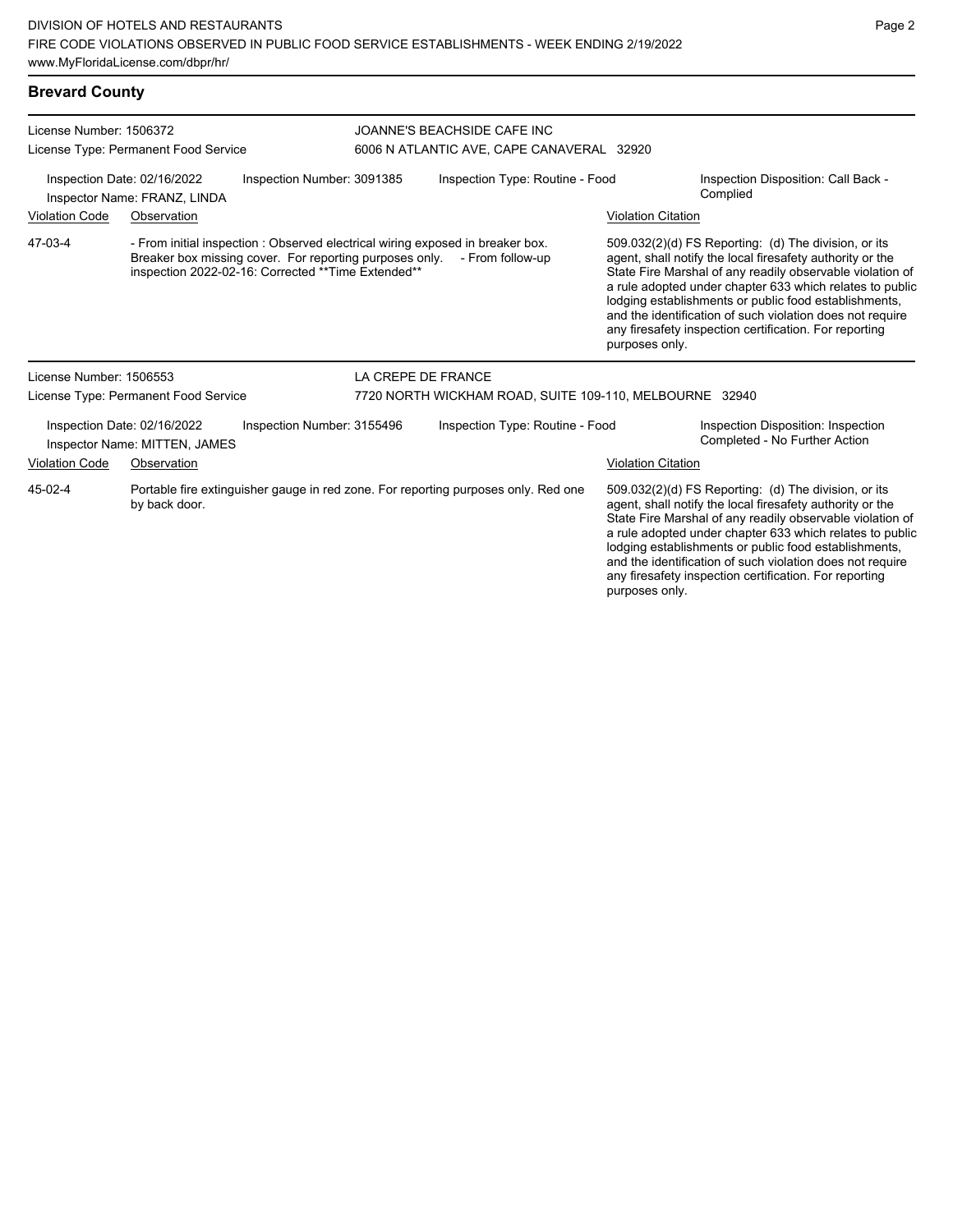#### **Broward County**

| License Number: 1652943<br>License Type: Mobile Food Dispensing Vehicle                    |                                                                | <b>CIRCUS EATS FOOD TRUCK</b><br>5817 SW 21 ST, WEST HOLLYWOOD 33023                                                                               |                                                                              |                           |                                                                                                                                                                                                                                                                                                                                                                                                                            |
|--------------------------------------------------------------------------------------------|----------------------------------------------------------------|----------------------------------------------------------------------------------------------------------------------------------------------------|------------------------------------------------------------------------------|---------------------------|----------------------------------------------------------------------------------------------------------------------------------------------------------------------------------------------------------------------------------------------------------------------------------------------------------------------------------------------------------------------------------------------------------------------------|
| Inspection Date: 02/15/2022<br>Inspection Number: 1241783<br>Inspector Name: GANPAT, INDAR |                                                                |                                                                                                                                                    | Inspection Type: Routine - Food                                              |                           | Inspection Disposition: Inspection<br>Completed - No Further Action                                                                                                                                                                                                                                                                                                                                                        |
| <b>Violation Code</b>                                                                      | Observation                                                    |                                                                                                                                                    |                                                                              | <b>Violation Citation</b> |                                                                                                                                                                                                                                                                                                                                                                                                                            |
| 47-03-4                                                                                    | purpose only                                                   |                                                                                                                                                    | Missing electrical outlet wall plate above 3 compartment sink. For repotting | purposes only.            | 509.032(2)(d) FS Reporting: (d) The division, or its<br>agent, shall notify the local firesafety authority or the<br>State Fire Marshal of any readily observable violation of<br>a rule adopted under chapter 633 which relates to public<br>lodging establishments or public food establishments,<br>and the identification of such violation does not require<br>any firesafety inspection certification. For reporting |
| License Number: 1618815                                                                    |                                                                |                                                                                                                                                    | <b>CRACKER BARREL #268</b>                                                   |                           |                                                                                                                                                                                                                                                                                                                                                                                                                            |
|                                                                                            | License Type: Permanent Food Service                           |                                                                                                                                                    | 1960 NW 150 AVE, PEMBROKE PINES 33028                                        |                           |                                                                                                                                                                                                                                                                                                                                                                                                                            |
|                                                                                            | Inspection Date: 02/17/2022<br>Inspector Name: NEALY, VALENCIA | Inspection Number: 3145398                                                                                                                         | Inspection Type: Routine - Food                                              |                           | Inspection Disposition: Inspection<br>Completed - No Further Action                                                                                                                                                                                                                                                                                                                                                        |
| <b>Violation Code</b>                                                                      | Observation                                                    |                                                                                                                                                    |                                                                              | <b>Violation Citation</b> |                                                                                                                                                                                                                                                                                                                                                                                                                            |
| 46-01-4                                                                                    |                                                                | Marked exit/path to marked exit blocked. For reporting purposes only.<br>-Observed exit door blocked by trash bins and discarded boxes in kitchen. |                                                                              |                           | 509.032(2)(d) FS Reporting: (d) The division, or its<br>agent, shall notify the local firesafety authority or the<br>State Fire Marshal of any readily observable violation of<br>a rule adopted under chapter 633 which relates to public<br>lodging establishments or public food establishments,<br>and the identification of such violation does not require                                                           |

any firesafety inspection certification. For reporting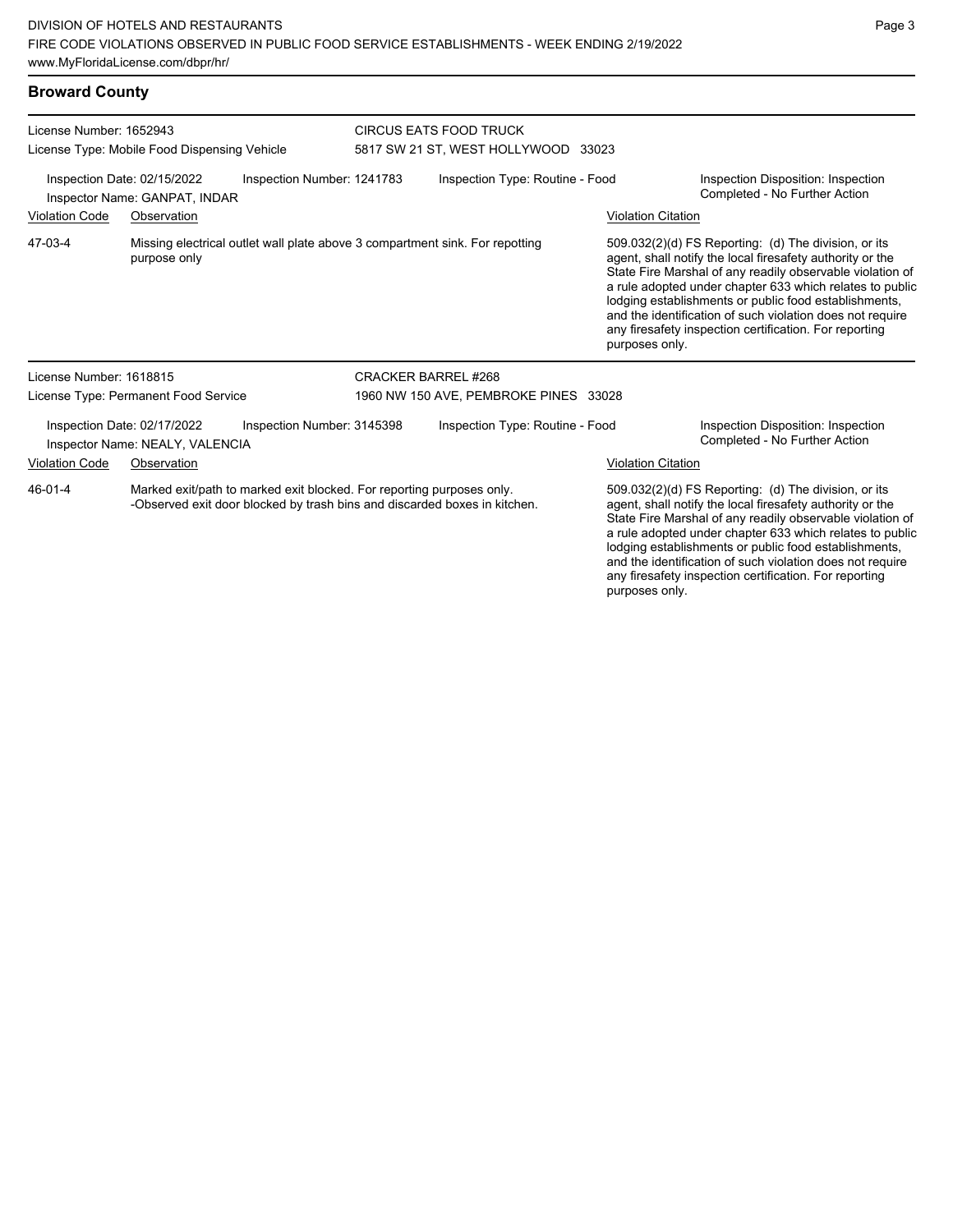# **Citrus County**

| License Number: 1901353<br>License Type: Permanent Food Service |                                                                                                             | TACO BELL #6145<br>3763 S SUNCOAST BLVD, HOMOSASSA 34448 |                                 |                           |                                                                                                                                                                                                                                                                                                                                                                                                                            |
|-----------------------------------------------------------------|-------------------------------------------------------------------------------------------------------------|----------------------------------------------------------|---------------------------------|---------------------------|----------------------------------------------------------------------------------------------------------------------------------------------------------------------------------------------------------------------------------------------------------------------------------------------------------------------------------------------------------------------------------------------------------------------------|
| Inspection Date: 02/18/2022                                     | Inspection Number: 3147170<br>Inspector Name: DEMARCO, AMBER                                                |                                                          | Inspection Type: Routine - Food |                           | Inspection Disposition: Inspection<br>Completed - No Further Action                                                                                                                                                                                                                                                                                                                                                        |
| <b>Violation Code</b>                                           | Observation                                                                                                 |                                                          |                                 | <b>Violation Citation</b> |                                                                                                                                                                                                                                                                                                                                                                                                                            |
| 45-02-4                                                         | Portable fire extinguisher gauge in red zone. For reporting purposes only.<br>Extinguisher by front counter |                                                          |                                 | purposes only.            | 509.032(2)(d) FS Reporting: (d) The division, or its<br>agent, shall notify the local firesafety authority or the<br>State Fire Marshal of any readily observable violation of<br>a rule adopted under chapter 633 which relates to public<br>lodging establishments or public food establishments,<br>and the identification of such violation does not require<br>any firesafety inspection certification. For reporting |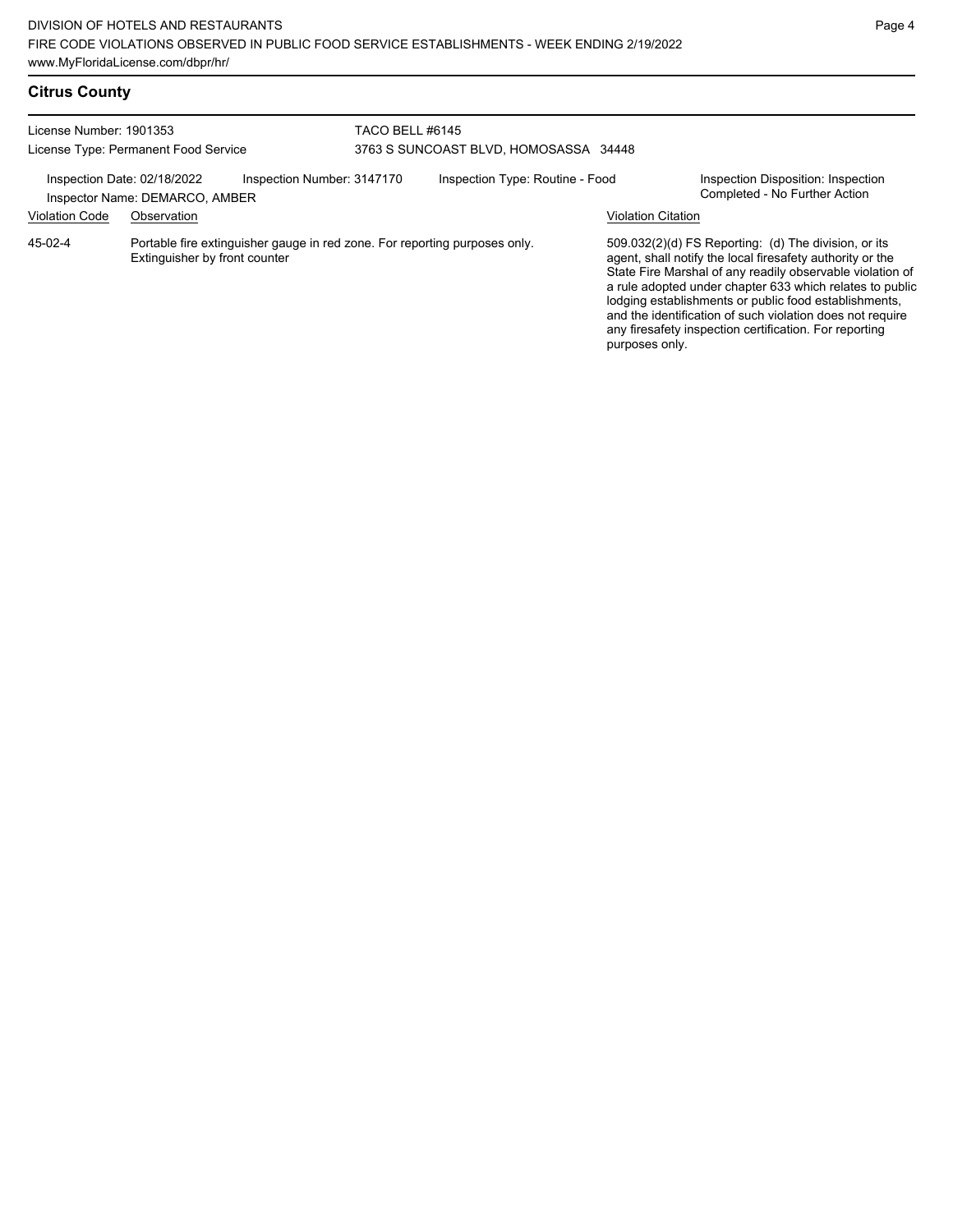| <b>Columbia County</b> |  |
|------------------------|--|
|------------------------|--|

| License Number: 2200686<br>License Type: Permanent Food Service |                                                                 | CHICK-FIL-A                                                                   | 3200 US 90 W, LAKE CITY 32055 |                                 |                           |                                                                                                                                                                                                                                                                                                                                                                                                                            |
|-----------------------------------------------------------------|-----------------------------------------------------------------|-------------------------------------------------------------------------------|-------------------------------|---------------------------------|---------------------------|----------------------------------------------------------------------------------------------------------------------------------------------------------------------------------------------------------------------------------------------------------------------------------------------------------------------------------------------------------------------------------------------------------------------------|
|                                                                 | Inspection Date: 02/16/2022<br>Inspector Name: BAILEY, KIMBERLY | Inspection Number: 3142787                                                    |                               | Inspection Type: Routine - Food |                           | Inspection Disposition: Administrative<br>complaint recommended                                                                                                                                                                                                                                                                                                                                                            |
| <b>Violation Code</b>                                           | Observation                                                     |                                                                               |                               |                                 | <b>Violation Citation</b> |                                                                                                                                                                                                                                                                                                                                                                                                                            |
| 45-02-4                                                         | recharge zone by back door.                                     | Portable fire extinguisher gauge in red zone. For reporting purposes only. In |                               |                                 | purposes only.            | 509.032(2)(d) FS Reporting: (d) The division, or its<br>agent, shall notify the local firesafety authority or the<br>State Fire Marshal of any readily observable violation of<br>a rule adopted under chapter 633 which relates to public<br>lodging establishments or public food establishments,<br>and the identification of such violation does not require<br>any firesafety inspection certification. For reporting |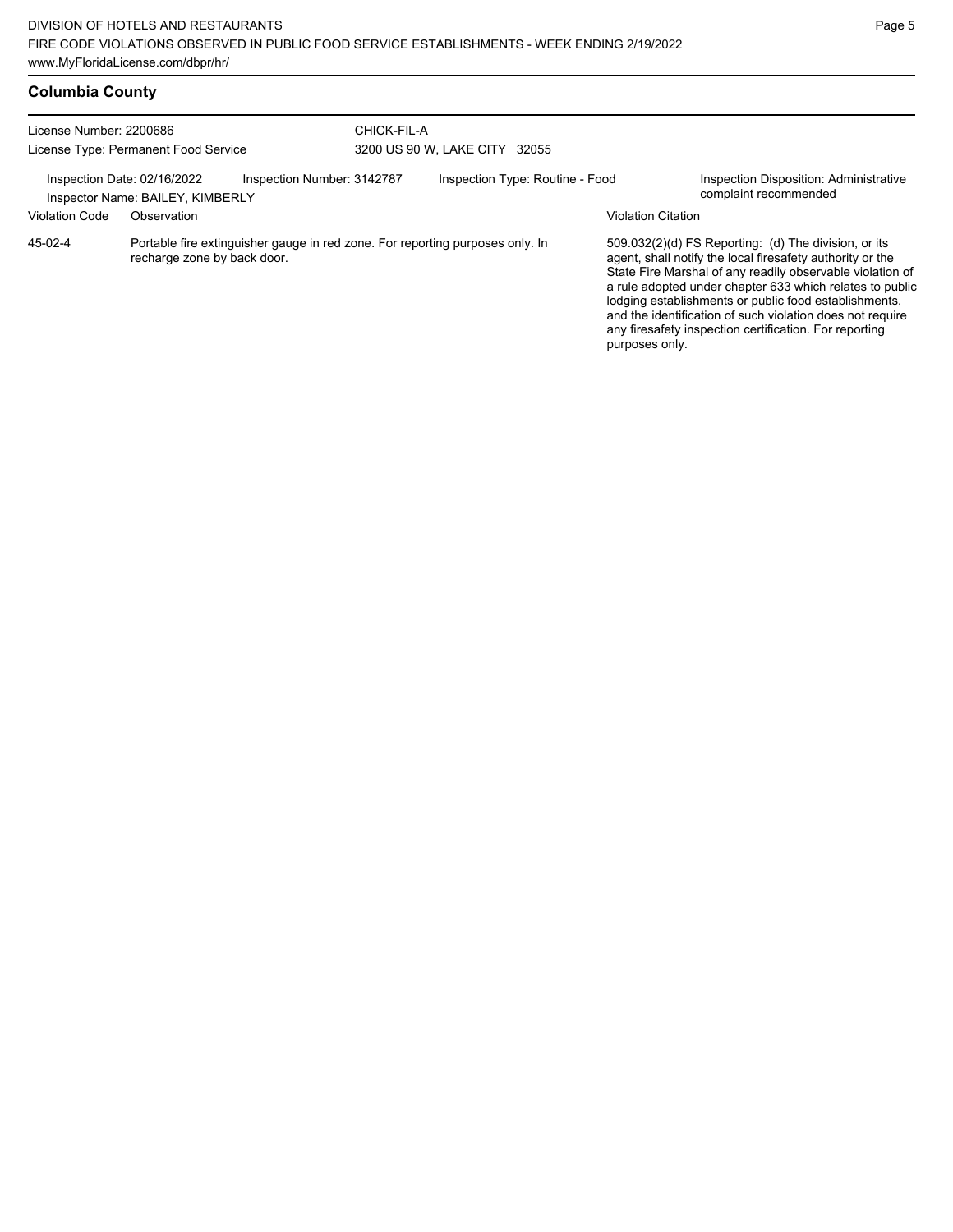| <b>Dade County</b>      |                                                                                                                                                                                                                                                                         |                            |                                 |                           |                                                                                                                                                                                                                                                                                                                                                                                                                            |
|-------------------------|-------------------------------------------------------------------------------------------------------------------------------------------------------------------------------------------------------------------------------------------------------------------------|----------------------------|---------------------------------|---------------------------|----------------------------------------------------------------------------------------------------------------------------------------------------------------------------------------------------------------------------------------------------------------------------------------------------------------------------------------------------------------------------------------------------------------------------|
| License Number: 2335048 |                                                                                                                                                                                                                                                                         |                            | NEW YORK/ROMA PIZZA & PASTA     |                           |                                                                                                                                                                                                                                                                                                                                                                                                                            |
|                         | License Type: Permanent Food Service                                                                                                                                                                                                                                    |                            | 125 SE 2 AVE, MIAMI 33131       |                           |                                                                                                                                                                                                                                                                                                                                                                                                                            |
|                         | Inspection Date: 02/14/2022<br>Inspector Name: HENLEY, LATONYA                                                                                                                                                                                                          | Inspection Number: 3090435 | Inspection Type: Routine - Food |                           | Inspection Disposition: Inspection<br>Completed - No Further Action                                                                                                                                                                                                                                                                                                                                                        |
| Violation Code          | Observation                                                                                                                                                                                                                                                             |                            |                                 | <b>Violation Citation</b> |                                                                                                                                                                                                                                                                                                                                                                                                                            |
| 45-04-4                 | Use of cooking equipment producing grease laden vapors/smoke with no hood<br>suppression system installed. Notified Fire AHJ. For reporting purposes only.<br>Observed establishment has a portable double grease fryer in the kitchen set up<br>on top of a flip top r |                            |                                 | purposes only.            | 509.032(2)(d) FS Reporting: (d) The division, or its<br>agent, shall notify the local firesafety authority or the<br>State Fire Marshal of any readily observable violation of<br>a rule adopted under chapter 633 which relates to public<br>lodging establishments or public food establishments,<br>and the identification of such violation does not require<br>any firesafety inspection certification. For reporting |
| License Number: 2335302 |                                                                                                                                                                                                                                                                         |                            | THE UNION BEER STORE            |                           |                                                                                                                                                                                                                                                                                                                                                                                                                            |
|                         | License Type: Permanent Food Service                                                                                                                                                                                                                                    |                            | 1547 SW 8 STREET, MIAMI 33135   |                           |                                                                                                                                                                                                                                                                                                                                                                                                                            |
|                         | Inspection Date: 02/18/2022<br>Inspector Name: GARCIA, B OSCAR                                                                                                                                                                                                          | Inspection Number: 3160519 | Inspection Type: Routine - Food |                           | Inspection Disposition: Inspection<br>Completed - No Further Action                                                                                                                                                                                                                                                                                                                                                        |
| Violation Code          | Observation                                                                                                                                                                                                                                                             |                            |                                 | <b>Violation Citation</b> |                                                                                                                                                                                                                                                                                                                                                                                                                            |
| 45-04-4                 | Use of cooking equipment producing grease laden vapors/smoke with no hood<br>suppression system installed. Notified Fire AHJ. For reporting purposes only.<br>Observed no cooking at time of inspection (no hood available) when cooking.                               |                            |                                 | purposes only.            | 509.032(2)(d) FS Reporting: (d) The division, or its<br>agent, shall notify the local firesafety authority or the<br>State Fire Marshal of any readily observable violation of<br>a rule adopted under chapter 633 which relates to public<br>lodging establishments or public food establishments,<br>and the identification of such violation does not require<br>any firesafety inspection certification. For reporting |
| License Number: 2335289 |                                                                                                                                                                                                                                                                         | <b>MINA BISTRO</b>         |                                 |                           |                                                                                                                                                                                                                                                                                                                                                                                                                            |
|                         | License Type: Permanent Food Service                                                                                                                                                                                                                                    |                            | 63 NW 9 ST, MIAMI 33136         |                           |                                                                                                                                                                                                                                                                                                                                                                                                                            |
|                         | Inspection Date: 02/14/2022<br>Inspector Name: HENLEY, LATONYA                                                                                                                                                                                                          | Inspection Number: 3151086 | Inspection Type: Routine - Food |                           | Inspection Disposition: Warning<br>Issued                                                                                                                                                                                                                                                                                                                                                                                  |
| Violation Code          | Observation                                                                                                                                                                                                                                                             |                            |                                 | <b>Violation Citation</b> |                                                                                                                                                                                                                                                                                                                                                                                                                            |
| 45-04-4                 | Use of cooking equipment producing grease laden vapors/smoke with no hood<br>suppression system installed. Notified Fire AHJ. For reporting purposes only.<br>Observed employee frying empanadas in the small double portable grease fryer<br>during the inspection.    |                            |                                 |                           | 509.032(2)(d) FS Reporting: (d) The division, or its<br>agent, shall notify the local firesafety authority or the<br>State Fire Marshal of any readily observable violation of<br>a rule adopted under chapter 633 which relates to public<br>lodging establishments or public food establishments,                                                                                                                        |

and the identification of such violation does not require any firesafety inspection certification. For reporting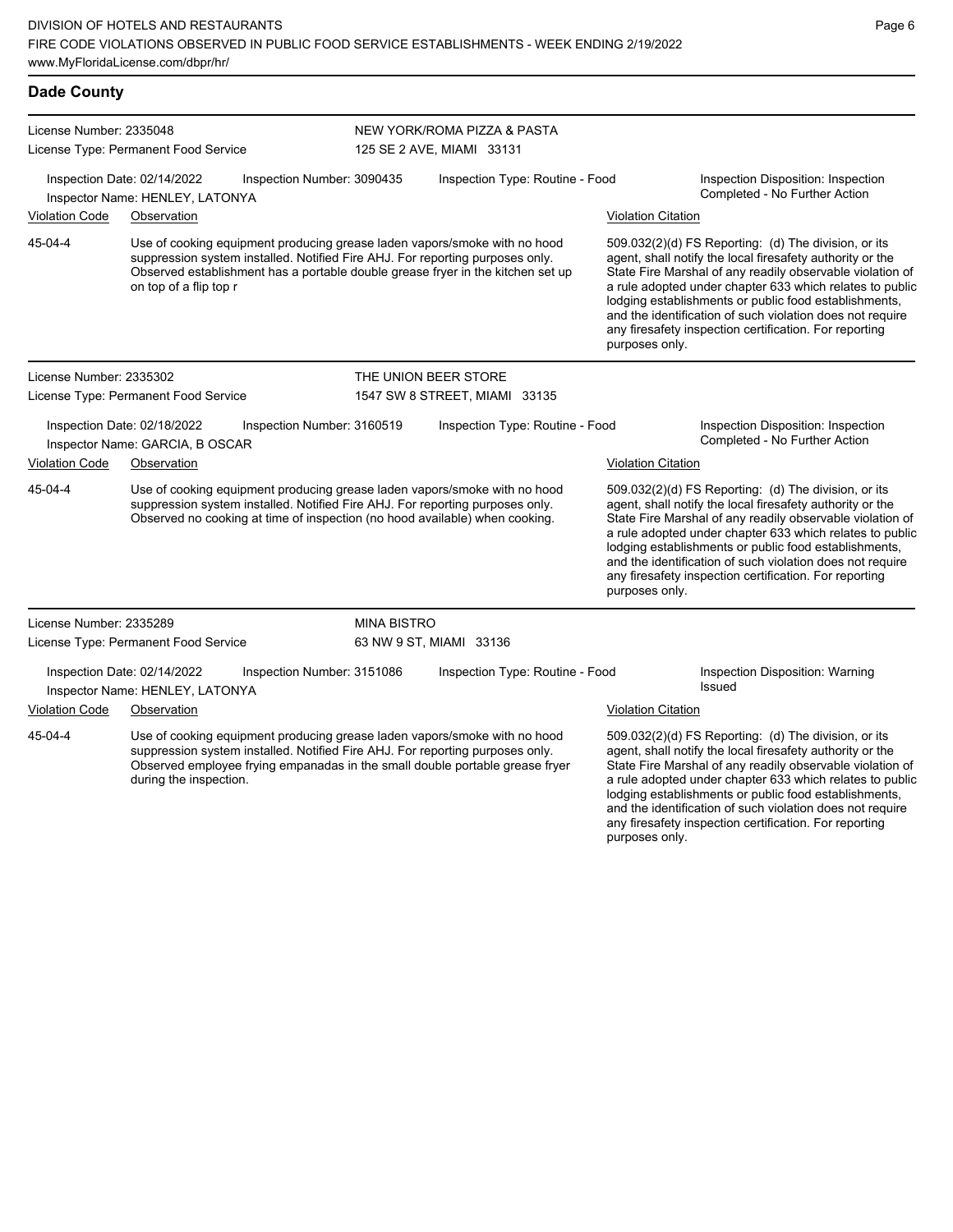## **Dade County**

| License Number: 2331114<br>License Type: Permanent Food Service |                                                                                                                                                                                                                                                                         | <b>JAYA AT SETAI</b>       | 2001 COLLINS AVE, MIAMI BEACH 33139                  |                           |                                                                                                                                                                                                                                                                                                                                                                                                                                                                                                          |
|-----------------------------------------------------------------|-------------------------------------------------------------------------------------------------------------------------------------------------------------------------------------------------------------------------------------------------------------------------|----------------------------|------------------------------------------------------|---------------------------|----------------------------------------------------------------------------------------------------------------------------------------------------------------------------------------------------------------------------------------------------------------------------------------------------------------------------------------------------------------------------------------------------------------------------------------------------------------------------------------------------------|
|                                                                 | Inspection Date: 02/18/2022<br>Inspector Name: ELDER, AUDREY                                                                                                                                                                                                            | Inspection Number: 3160475 | Inspection Type: Routine - Food                      |                           | Inspection Disposition: Warning<br>Issued                                                                                                                                                                                                                                                                                                                                                                                                                                                                |
| Violation Code                                                  | Observation                                                                                                                                                                                                                                                             |                            |                                                      | <b>Violation Citation</b> |                                                                                                                                                                                                                                                                                                                                                                                                                                                                                                          |
| 45-02-4                                                         | Portable fire extinguisher gauge in red zone. For reporting purposes only.<br>Located near Buffet area.                                                                                                                                                                 |                            |                                                      | purposes only.            | 509.032(2)(d) FS Reporting: (d) The division, or its<br>agent, shall notify the local firesafety authority or the<br>State Fire Marshal of any readily observable violation of<br>a rule adopted under chapter 633 which relates to public<br>lodging establishments or public food establishments,<br>and the identification of such violation does not require<br>any firesafety inspection certification. For reporting                                                                               |
| 48-01-5                                                         | No current insurance inspector boiler report or boiler certificate available for boiler.<br>For reporting purposes only.<br>Observed boiler certificates expired on 03-01-2019.                                                                                         |                            |                                                      |                           | 61C-1.004(10) FAC Reporting: (10) Heating and<br>ventilation - The heating and ventilation system shall be<br>kept in good repair or be installed to maintain a<br>minimum of 68 degrees Fahrenheit throughout the<br>building. The insurance inspectors boiler report is<br>required annually for power boilers and high<br>pressure/high temperature boilers and biannually for low<br>pressure steam or vapor heating boilers and shall be<br>posted in the boiler room. For reporting purposes only. |
| License Number: 2336990                                         |                                                                                                                                                                                                                                                                         | <b>SWEETGREEN</b>          |                                                      |                           |                                                                                                                                                                                                                                                                                                                                                                                                                                                                                                          |
|                                                                 | License Type: Permanent Food Service                                                                                                                                                                                                                                    |                            | 1929 PURDY AVE, MIAMI BEACH 33139                    |                           |                                                                                                                                                                                                                                                                                                                                                                                                                                                                                                          |
|                                                                 | Inspection Date: 02/15/2022<br>Inspector Name: ELDER, AUDREY                                                                                                                                                                                                            | Inspection Number: 3155124 | Inspection Type: Routine - Food                      |                           | Inspection Disposition: Inspection<br>Completed - No Further Action                                                                                                                                                                                                                                                                                                                                                                                                                                      |
| Violation Code                                                  | Observation                                                                                                                                                                                                                                                             |                            |                                                      | <b>Violation Citation</b> |                                                                                                                                                                                                                                                                                                                                                                                                                                                                                                          |
| 46-01-4                                                         | Marked exit/path to marked exit blocked. For reporting purposes only.<br>Observed 2 rolling carts blocking back exit door at ware washing area.                                                                                                                         |                            |                                                      | purposes only.            | 509.032(2)(d) FS Reporting: (d) The division, or its<br>agent, shall notify the local firesafety authority or the<br>State Fire Marshal of any readily observable violation of<br>a rule adopted under chapter 633 which relates to public<br>lodging establishments or public food establishments,<br>and the identification of such violation does not require<br>any firesafety inspection certification. For reporting                                                                               |
| License Number: 2336009                                         |                                                                                                                                                                                                                                                                         | <b>CENTERPLATE</b>         |                                                      |                           |                                                                                                                                                                                                                                                                                                                                                                                                                                                                                                          |
|                                                                 | License Type: Permanent Food Service                                                                                                                                                                                                                                    |                            | 1901 CONVENTION CENTER DRIVE, MIAMI BEACH 33139-1820 |                           |                                                                                                                                                                                                                                                                                                                                                                                                                                                                                                          |
|                                                                 | Inspection Date: 02/14/2022<br>Inspector Name: HODGE, KRISTEN                                                                                                                                                                                                           | Inspection Number: 3128169 | Inspection Type: Routine - Food                      |                           | Inspection Disposition: Inspection<br>Completed - No Further Action                                                                                                                                                                                                                                                                                                                                                                                                                                      |
| <b>Violation Code</b>                                           | Observation                                                                                                                                                                                                                                                             |                            |                                                      | <b>Violation Citation</b> |                                                                                                                                                                                                                                                                                                                                                                                                                                                                                                          |
| 48-01-5                                                         | No current insurance inspector boiler report or boiler certificate available for boiler.<br>For reporting purposes only. Observed boiler jurisdiction number 096978 expired<br>on 9/05/2021.<br>Observed a Fire Pressure Vessel Report posted in boiler room, no boiler |                            |                                                      |                           | 61C-1.004(10) FAC Reporting: (10) Heating and<br>ventilation - The heating and ventilation system shall be<br>kept in good repair or be installed to maintain a<br>minimum of 68 degrees Fahrenheit throughout the<br>building. The insurance inspectors boiler report is<br>required annually for power boilers and high<br>pressure/high temperature boilers and biannually for low<br>pressure steam or vapor heating boilers and shall be<br>posted in the boiler room. For reporting purposes only. |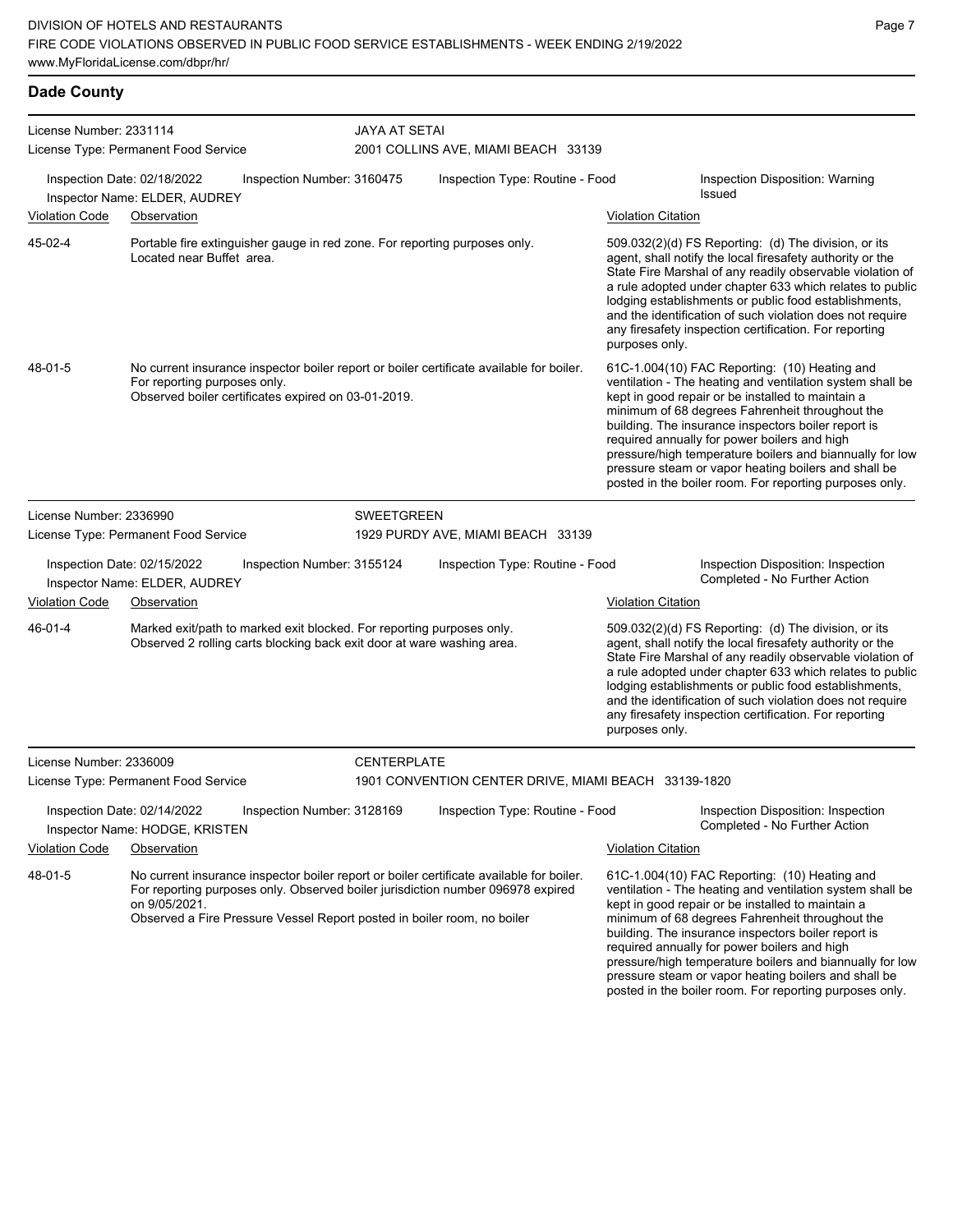| <b>Dade County</b>      |                                                                                                                                                                                                               |                     |                                             |                           |                                                                                                                                                                                                                                                                                                                                                                                                                            |
|-------------------------|---------------------------------------------------------------------------------------------------------------------------------------------------------------------------------------------------------------|---------------------|---------------------------------------------|---------------------------|----------------------------------------------------------------------------------------------------------------------------------------------------------------------------------------------------------------------------------------------------------------------------------------------------------------------------------------------------------------------------------------------------------------------------|
| License Number: 2334186 |                                                                                                                                                                                                               | POLLO TROPICAL      |                                             |                           |                                                                                                                                                                                                                                                                                                                                                                                                                            |
|                         | License Type: Permanent Food Service                                                                                                                                                                          |                     | 7090 CORAL WAY, MIAMI 33155                 |                           |                                                                                                                                                                                                                                                                                                                                                                                                                            |
|                         | Inspection Date: 02/15/2022<br>Inspection Number: 3173828<br>Inspector Name: HODGE, KRISTEN                                                                                                                   |                     | Inspection Type: Routine - Food             |                           | Inspection Disposition: Inspection<br>Completed - No Further Action                                                                                                                                                                                                                                                                                                                                                        |
| <b>Violation Code</b>   | Observation                                                                                                                                                                                                   |                     | <b>Violation Citation</b>                   |                           |                                                                                                                                                                                                                                                                                                                                                                                                                            |
| 48-03-4                 | Gas water heater exhaust not venting properly/ in disrepair. Observed gas water<br>heater vent exhaust in disrepair, not affixed to exhaust pipe to allow proper<br>ventilation. For reporting purposes only. |                     |                                             | purposes only.            | 509.211(2)(a) FS Reporting: (2) (a) It is unlawful for any<br>person to use within any public lodging establishment or<br>public food service establishment any fuel-burning<br>wick-type equipment for space heating unless such<br>equipment is vented so as to prevent the accumulation<br>of toxic or injurious gases or liquids. For reporting                                                                        |
| License Number: 2315390 |                                                                                                                                                                                                               | <b>WENDY'S 1703</b> |                                             |                           |                                                                                                                                                                                                                                                                                                                                                                                                                            |
|                         | License Type: Permanent Food Service                                                                                                                                                                          |                     | 1532 NE 163 ST, NORTH MIAMI BEACH 33162     |                           |                                                                                                                                                                                                                                                                                                                                                                                                                            |
|                         | Inspection Date: 02/14/2022<br>Inspection Number: 3180089<br>Inspector Name: STUBBS, CHRISTINE                                                                                                                |                     | Inspection Type: Routine - Food             |                           | Inspection Disposition: Inspection<br>Completed - No Further Action                                                                                                                                                                                                                                                                                                                                                        |
| Violation Code          | Observation                                                                                                                                                                                                   |                     |                                             | <b>Violation Citation</b> |                                                                                                                                                                                                                                                                                                                                                                                                                            |
| 46-01-4                 | Marked exit/path to marked exit blocked. For reporting purposes only. Observed<br>blocked by bun trays, and trolley cart.                                                                                     |                     |                                             | purposes only.            | 509.032(2)(d) FS Reporting: (d) The division, or its<br>agent, shall notify the local firesafety authority or the<br>State Fire Marshal of any readily observable violation of<br>a rule adopted under chapter 633 which relates to public<br>lodging establishments or public food establishments,<br>and the identification of such violation does not require<br>any firesafety inspection certification. For reporting |
| License Number: 2331029 |                                                                                                                                                                                                               | PANDA EXPRESS #1174 |                                             |                           |                                                                                                                                                                                                                                                                                                                                                                                                                            |
|                         | License Type: Permanent Food Service                                                                                                                                                                          |                     | 1405 NE 163 STREET, NORTH MIAMI BEACH 33162 |                           |                                                                                                                                                                                                                                                                                                                                                                                                                            |
|                         | Inspection Date: 02/18/2022<br>Inspection Number: 3151837<br>Inspector Name: STUBBS, CHRISTINE                                                                                                                |                     | Inspection Type: Routine - Food             |                           | Inspection Disposition: Administrative<br>complaint recommended                                                                                                                                                                                                                                                                                                                                                            |
| Violation Code          | Observation                                                                                                                                                                                                   |                     |                                             | <b>Violation Citation</b> |                                                                                                                                                                                                                                                                                                                                                                                                                            |
| 46-01-4                 | Marked exit/path to marked exit blocked. For reporting purposes only. Observed<br>blocked by boxes.                                                                                                           |                     |                                             | purposes only.            | 509.032(2)(d) FS Reporting: (d) The division, or its<br>agent, shall notify the local firesafety authority or the<br>State Fire Marshal of any readily observable violation of<br>a rule adopted under chapter 633 which relates to public<br>lodging establishments or public food establishments,<br>and the identification of such violation does not require<br>any firesafety inspection certification. For reporting |
| License Number: 2325136 |                                                                                                                                                                                                               | PAPA JOHNS #555     |                                             |                           |                                                                                                                                                                                                                                                                                                                                                                                                                            |
|                         | License Type: Permanent Food Service                                                                                                                                                                          |                     | 20312 NW 2 AVE, MIAMI 33169                 |                           |                                                                                                                                                                                                                                                                                                                                                                                                                            |
|                         | Inspection Date: 02/14/2022<br>Inspection Number: 3181793<br>Inspector Name: STUBBS, CHRISTINE                                                                                                                |                     | Inspection Type: Complaint Full             |                           | Inspection Disposition: Administrative<br>complaint recommended                                                                                                                                                                                                                                                                                                                                                            |
| Violation Code          | Observation                                                                                                                                                                                                   |                     |                                             | <b>Violation Citation</b> |                                                                                                                                                                                                                                                                                                                                                                                                                            |
| 46-01-4                 | Marked exit/path to marked exit blocked. For reporting purposes only. Observed<br>blocked with 2 garbage bins. **Repeat Violation** **Warning**                                                               |                     |                                             |                           | 509.032(2)(d) FS Reporting: (d) The division, or its<br>agent, shall notify the local firesafety authority or the<br>State Fire Marshal of any readily observable violation of<br>a rule adopted under chapter 633 which relates to public<br>lodging establishments or public food establishments,<br>and the identification of such violation does not require                                                           |

Page 8

any firesafety inspection certification. For reporting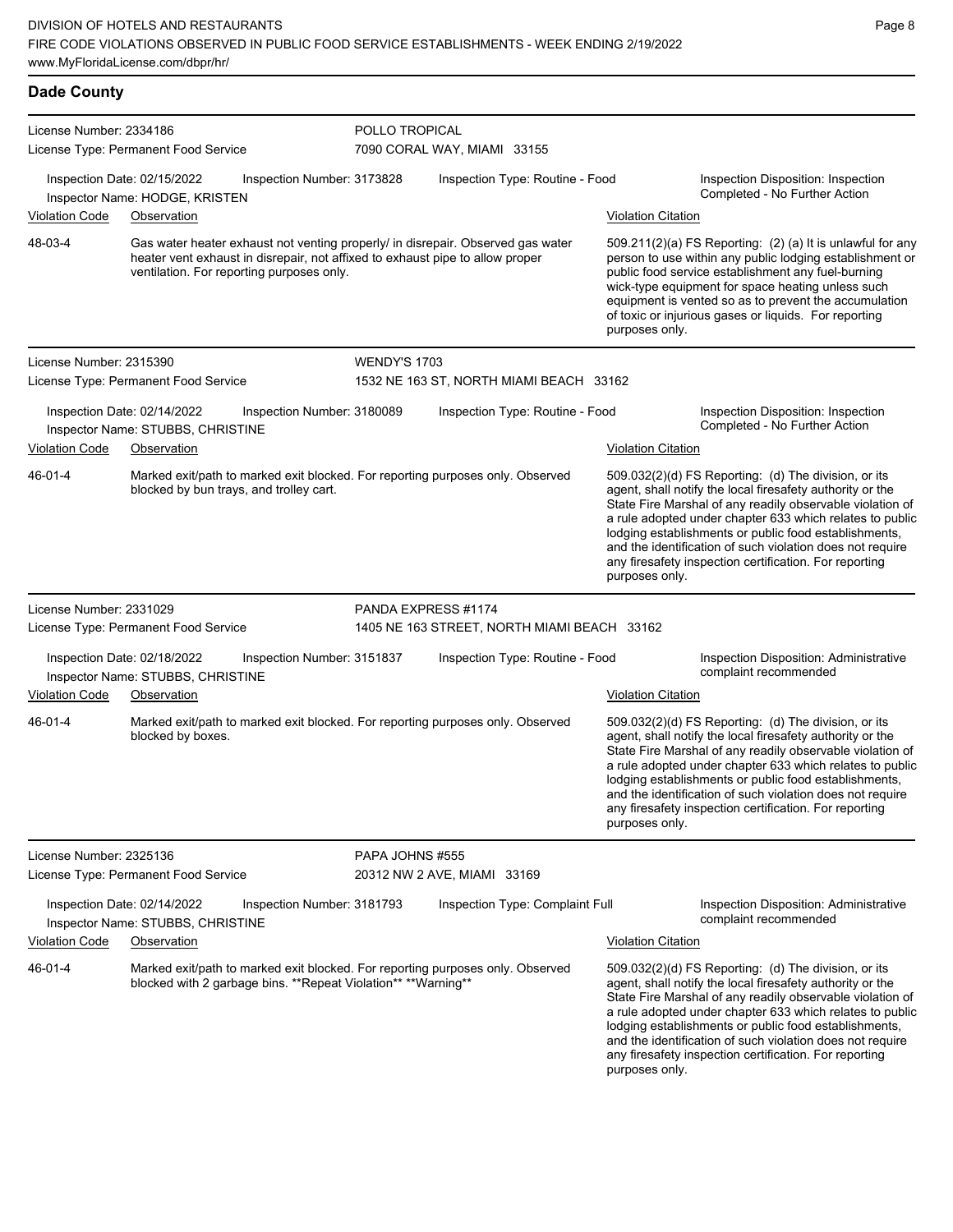| <b>Dade County</b>      |                                                                                                                                                                                                                                                                         |                               |                                            |                           |                                                                                                                                                                                                                                                                                                                                                                                                                                                                                                          |
|-------------------------|-------------------------------------------------------------------------------------------------------------------------------------------------------------------------------------------------------------------------------------------------------------------------|-------------------------------|--------------------------------------------|---------------------------|----------------------------------------------------------------------------------------------------------------------------------------------------------------------------------------------------------------------------------------------------------------------------------------------------------------------------------------------------------------------------------------------------------------------------------------------------------------------------------------------------------|
| License Number: 2337032 | License Type: Permanent Food Service                                                                                                                                                                                                                                    | <b>ELLAS OYSTER BAR</b>       | 9420 NW 41 ST UNIT 105, DORAL 33178        |                           |                                                                                                                                                                                                                                                                                                                                                                                                                                                                                                          |
|                         | Inspection Date: 02/17/2022<br>Inspector Name: CRUZ, EDGAR                                                                                                                                                                                                              | Inspection Number: 3180943    | Inspection Type: Food-Licensing Inspection |                           | Inspection Disposition: Inspection<br>Completed - No Further Action                                                                                                                                                                                                                                                                                                                                                                                                                                      |
| <b>Violation Code</b>   | Observation                                                                                                                                                                                                                                                             |                               |                                            | <b>Violation Citation</b> |                                                                                                                                                                                                                                                                                                                                                                                                                                                                                                          |
| 48-01-5                 | No current insurance inspector boiler report or boiler certificate available for boiler.<br>For reporting purposes only.<br>At the time of the inspection observed two boilers with an input rating of 650,000<br>BTU's. No boiler certification provided. As per opera |                               |                                            |                           | 61C-1.004(10) FAC Reporting: (10) Heating and<br>ventilation - The heating and ventilation system shall be<br>kept in good repair or be installed to maintain a<br>minimum of 68 degrees Fahrenheit throughout the<br>building. The insurance inspectors boiler report is<br>required annually for power boilers and high<br>pressure/high temperature boilers and biannually for low<br>pressure steam or vapor heating boilers and shall be<br>posted in the boiler room. For reporting purposes only. |
| License Number: 2337171 |                                                                                                                                                                                                                                                                         | <b>JUICE &amp; JAVA DORAL</b> |                                            |                           |                                                                                                                                                                                                                                                                                                                                                                                                                                                                                                          |
|                         | License Type: Permanent Food Service                                                                                                                                                                                                                                    |                               | 9420 NW 41 ST # 115, DORAL 33178           |                           |                                                                                                                                                                                                                                                                                                                                                                                                                                                                                                          |
| <b>Violation Code</b>   | Inspection Date: 02/17/2022<br>Inspector Name: CRUZ, EDGAR<br>Observation                                                                                                                                                                                               | Inspection Number: 3168497    | Inspection Type: Food-Licensing Inspection | <b>Violation Citation</b> | Inspection Disposition: Inspection<br>Completed - No Further Action                                                                                                                                                                                                                                                                                                                                                                                                                                      |
| 48-01-5                 | No current insurance inspector boiler report or boiler certificate available for boiler.<br>For reporting purposes only.<br>observed two boilers with an input rating of 650,000 BTU's. No boiler certification<br>provided. As per operator establishment is still in  |                               |                                            |                           | 61C-1.004(10) FAC Reporting: (10) Heating and<br>ventilation - The heating and ventilation system shall be<br>kept in good repair or be installed to maintain a<br>minimum of 68 degrees Fahrenheit throughout the<br>building. The insurance inspectors boiler report is<br>required annually for power boilers and high<br>pressure/high temperature boilers and biannually for low<br>pressure steam or vapor heating boilers and shall be<br>posted in the boiler room. For reporting purposes only. |
| License Number: 2337173 |                                                                                                                                                                                                                                                                         |                               | THE MARKET MILKSHAKE BAR                   |                           |                                                                                                                                                                                                                                                                                                                                                                                                                                                                                                          |
|                         | License Type: Permanent Food Service                                                                                                                                                                                                                                    |                               | 9420 NW 41 ST # 114, DORAL 33178           |                           |                                                                                                                                                                                                                                                                                                                                                                                                                                                                                                          |
|                         | Inspection Date: 02/17/2022<br>Inspector Name: CRUZ, EDGAR                                                                                                                                                                                                              | Inspection Number: 3179395    | Inspection Type: Food-Licensing Inspection |                           | Inspection Disposition: Inspection<br>Completed - No Further Action                                                                                                                                                                                                                                                                                                                                                                                                                                      |
| <b>Violation Code</b>   | Observation                                                                                                                                                                                                                                                             |                               |                                            | <b>Violation Citation</b> |                                                                                                                                                                                                                                                                                                                                                                                                                                                                                                          |
| 48-01-5                 | No current insurance inspector boiler report or boiler certificate available for boiler.<br>For reporting purposes only.<br>observed two boilers with an input rating of 650,000 BTU's. No boiler certification<br>provided. As per operator establishment is still in  |                               |                                            |                           | 61C-1.004(10) FAC Reporting: (10) Heating and<br>ventilation - The heating and ventilation system shall be<br>kept in good repair or be installed to maintain a<br>minimum of 68 degrees Fahrenheit throughout the<br>building. The insurance inspectors boiler report is<br>required annually for power boilers and high<br>pressure/high temperature boilers and biannually for low<br>pressure steam or vapor heating boilers and shall be<br>posted in the boiler room. For reporting purposes only. |
| License Number: 2337174 |                                                                                                                                                                                                                                                                         | POKE MIA                      |                                            |                           |                                                                                                                                                                                                                                                                                                                                                                                                                                                                                                          |
|                         | License Type: Permanent Food Service                                                                                                                                                                                                                                    |                               | 9420 NW 41 ST 101, DORAL 33178             |                           |                                                                                                                                                                                                                                                                                                                                                                                                                                                                                                          |
|                         | Inspection Date: 02/17/2022<br>Inspector Name: CRUZ, EDGAR                                                                                                                                                                                                              | Inspection Number: 3179810    | Inspection Type: Food-Licensing Inspection |                           | Inspection Disposition: Inspection<br>Completed - No Further Action                                                                                                                                                                                                                                                                                                                                                                                                                                      |
| Violation Code          | Observation                                                                                                                                                                                                                                                             |                               |                                            | <b>Violation Citation</b> |                                                                                                                                                                                                                                                                                                                                                                                                                                                                                                          |
| 48-01-5                 | No current insurance inspector boiler report or boiler certificate available for boiler.<br>For reporting purposes only.<br>observed two boilers with an input rating of 650,000 BTU's. No boiler certification<br>provided. As per operator establishment is still in  |                               |                                            |                           | 61C-1.004(10) FAC Reporting: (10) Heating and<br>ventilation - The heating and ventilation system shall be<br>kept in good repair or be installed to maintain a<br>minimum of 68 degrees Fahrenheit throughout the<br>building. The insurance inspectors boiler report is<br>required annually for power boilers and high<br>pressure/high temperature boilers and biannually for low<br>pressure steam or vapor heating boilers and shall be<br>posted in the boiler room. For reporting purposes only. |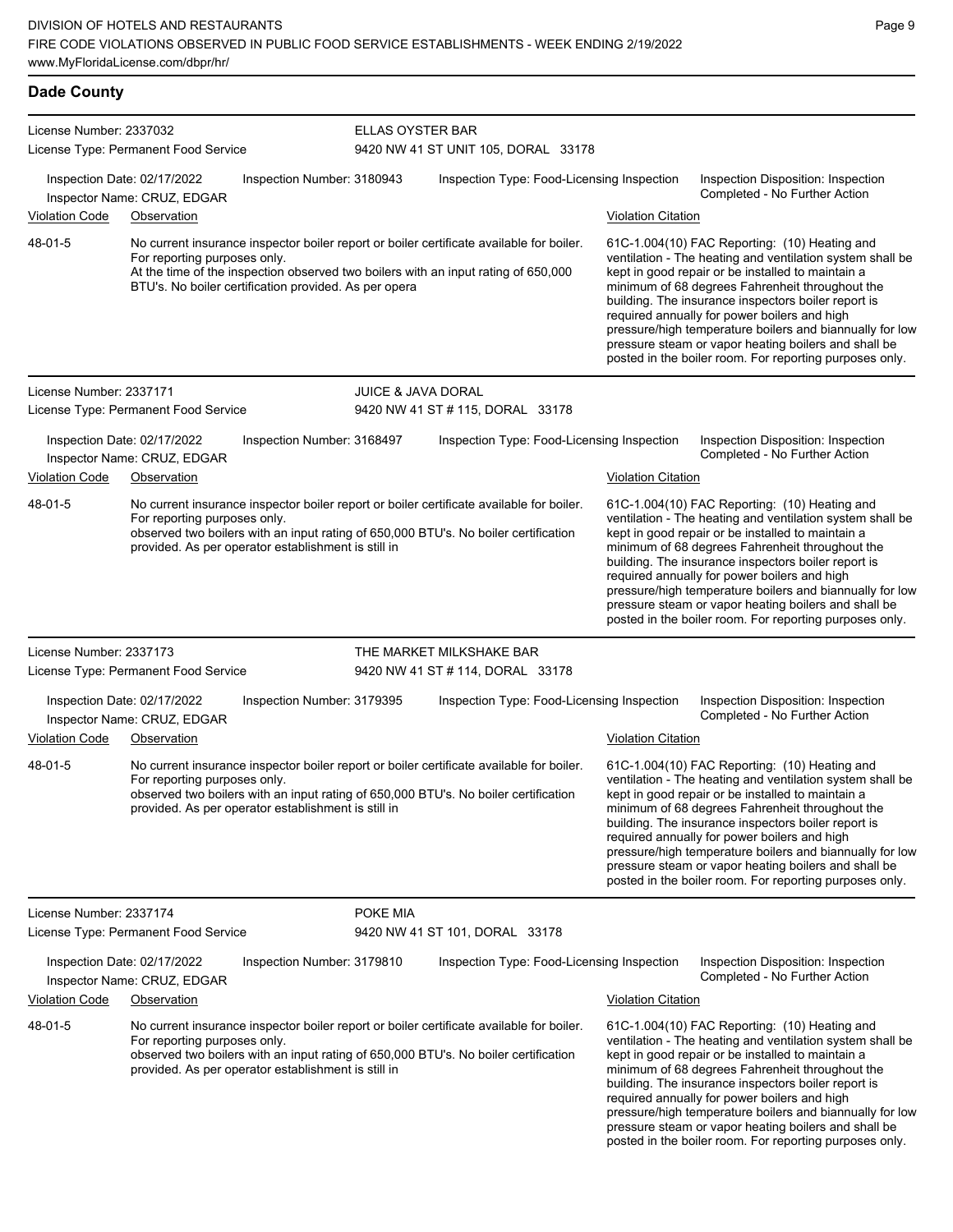| <b>Dade County</b>      |                                                                                |                                                       |                    |                                                                                                                                                                                |                           |                                                                                                                                                                                                                                                                                                                                                                                                                                                                                                          |
|-------------------------|--------------------------------------------------------------------------------|-------------------------------------------------------|--------------------|--------------------------------------------------------------------------------------------------------------------------------------------------------------------------------|---------------------------|----------------------------------------------------------------------------------------------------------------------------------------------------------------------------------------------------------------------------------------------------------------------------------------------------------------------------------------------------------------------------------------------------------------------------------------------------------------------------------------------------------|
| License Number: 2337175 | License Type: Permanent Food Service                                           |                                                       |                    | IN RAMEN, ASIAN STREET EATERY<br>9420 NW 41 ST UNIT 102, DORAL 33178                                                                                                           |                           |                                                                                                                                                                                                                                                                                                                                                                                                                                                                                                          |
| <b>Violation Code</b>   | Inspection Date: 02/17/2022<br>Inspector Name: CURRAS, YANLEE<br>Observation   | Inspection Number: 3181391                            |                    | Inspection Type: Food-Licensing Inspection                                                                                                                                     | <b>Violation Citation</b> | Inspection Disposition: Inspection<br>Completed - No Further Action                                                                                                                                                                                                                                                                                                                                                                                                                                      |
| 48-01-5                 | For reporting purposes only.                                                   |                                                       |                    | No current insurance inspector boiler report or boiler certificate available for boiler.                                                                                       |                           | 61C-1.004(10) FAC Reporting: (10) Heating and<br>ventilation - The heating and ventilation system shall be<br>kept in good repair or be installed to maintain a<br>minimum of 68 degrees Fahrenheit throughout the<br>building. The insurance inspectors boiler report is<br>required annually for power boilers and high<br>pressure/high temperature boilers and biannually for low<br>pressure steam or vapor heating boilers and shall be<br>posted in the boiler room. For reporting purposes only. |
| License Number: 2337176 |                                                                                |                                                       | TRATTORIA DAL PLIN |                                                                                                                                                                                |                           |                                                                                                                                                                                                                                                                                                                                                                                                                                                                                                          |
|                         | License Type: Permanent Food Service                                           |                                                       |                    | 9420 NW 41 ST #109, DORAL 33178                                                                                                                                                |                           |                                                                                                                                                                                                                                                                                                                                                                                                                                                                                                          |
| <b>Violation Code</b>   | Inspection Date: 02/17/2022<br>Inspector Name: CABANAS, NATALIE<br>Observation | Inspection Number: 3181259                            |                    | Inspection Type: Food-Licensing Inspection                                                                                                                                     | <b>Violation Citation</b> | Inspection Disposition: Inspection<br>Completed - No Further Action                                                                                                                                                                                                                                                                                                                                                                                                                                      |
| 48-01-5                 | For reporting purposes only.                                                   | BTU's. No boiler certification provided. As per opera |                    | No current insurance inspector boiler report or boiler certificate available for boiler.<br>At the time of the inspection observed two boilers with an input rating of 650,000 |                           | 61C-1.004(10) FAC Reporting: (10) Heating and<br>ventilation - The heating and ventilation system shall be<br>kept in good repair or be installed to maintain a<br>minimum of 68 degrees Fahrenheit throughout the<br>building. The insurance inspectors boiler report is<br>required annually for power boilers and high<br>pressure/high temperature boilers and biannually for low<br>pressure steam or vapor heating boilers and shall be<br>posted in the boiler room. For reporting purposes only. |
| License Number: 2337177 |                                                                                |                                                       | PUBBELLY SUSHI     |                                                                                                                                                                                |                           |                                                                                                                                                                                                                                                                                                                                                                                                                                                                                                          |
|                         | License Type: Permanent Food Service                                           |                                                       |                    | 9420 NW 41 ST UNIT 103, DORAL 33178                                                                                                                                            |                           |                                                                                                                                                                                                                                                                                                                                                                                                                                                                                                          |
|                         | Inspection Date: 02/17/2022<br>Inspector Name: CABANAS, NATALIE                | Inspection Number: 3181392                            |                    | Inspection Type: Food-Licensing Inspection                                                                                                                                     |                           | Inspection Disposition: Inspection<br>Completed - No Further Action                                                                                                                                                                                                                                                                                                                                                                                                                                      |
| <b>Violation Code</b>   | Observation                                                                    |                                                       |                    |                                                                                                                                                                                | <b>Violation Citation</b> |                                                                                                                                                                                                                                                                                                                                                                                                                                                                                                          |
| 48-01-5                 | For reporting purposes only.                                                   | BTU's. No boiler certification provided. As per opera |                    | No current insurance inspector boiler report or boiler certificate available for boiler.<br>At the time of the inspection observed two boilers with an input rating of 650,000 |                           | 61C-1.004(10) FAC Reporting: (10) Heating and<br>ventilation - The heating and ventilation system shall be<br>kept in good repair or be installed to maintain a<br>minimum of 68 degrees Fahrenheit throughout the<br>building. The insurance inspectors boiler report is<br>required annually for power boilers and high<br>pressure/high temperature boilers and biannually for low<br>pressure steam or vapor heating boilers and shall be<br>posted in the boiler room. For reporting purposes only. |
| License Number: 2337178 |                                                                                |                                                       | <b>BFF BURGERS</b> |                                                                                                                                                                                |                           |                                                                                                                                                                                                                                                                                                                                                                                                                                                                                                          |
|                         | License Type: Permanent Food Service                                           |                                                       |                    | 9420 NW 41 ST #110, DORAL 33178                                                                                                                                                |                           |                                                                                                                                                                                                                                                                                                                                                                                                                                                                                                          |
|                         | Inspection Date: 02/17/2022<br>Inspector Name: CURRAS, YANLEE                  | Inspection Number: 3181908                            |                    | Inspection Type: Food-Licensing Inspection                                                                                                                                     |                           | Inspection Disposition: Inspection<br>Completed - No Further Action                                                                                                                                                                                                                                                                                                                                                                                                                                      |
| Violation Code          | Observation                                                                    |                                                       |                    |                                                                                                                                                                                | <b>Violation Citation</b> |                                                                                                                                                                                                                                                                                                                                                                                                                                                                                                          |
| 48-01-5                 | For reporting purposes only.                                                   |                                                       |                    | No current insurance inspector boiler report or boiler certificate available for boiler.                                                                                       |                           | 61C-1.004(10) FAC Reporting: (10) Heating and<br>ventilation - The heating and ventilation system shall be<br>kept in good repair or be installed to maintain a<br>minimum of 68 degrees Fahrenheit throughout the<br>building. The insurance inspectors boiler report is<br>required annually for power boilers and high<br>pressure/high temperature boilers and biannually for low<br>pressure steam or vapor heating boilers and shall be<br>posted in the boiler room. For reporting purposes only. |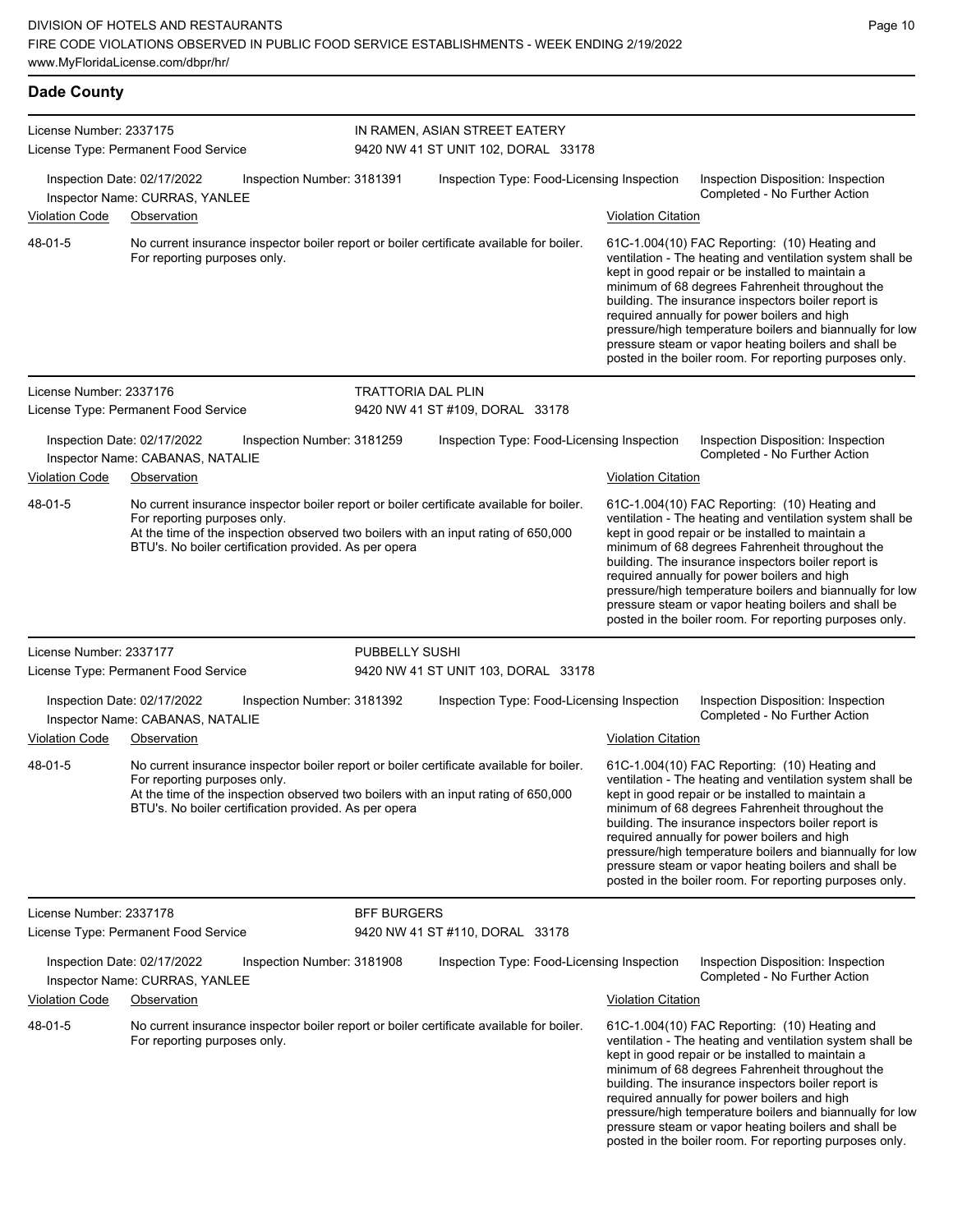posted in the boiler room. For reporting purposes only.

# **Dade County**

| License Number: 2337181<br>License Type: Permanent Food Service                             |                              | ASH PIZZA DORAL<br>9420 NW 41 ST, #108, DORAL 33178                                      |                                                                                                                   |  |  |                           |                                                                                                                                                                                                                                                                                                                                                                                                                                               |
|---------------------------------------------------------------------------------------------|------------------------------|------------------------------------------------------------------------------------------|-------------------------------------------------------------------------------------------------------------------|--|--|---------------------------|-----------------------------------------------------------------------------------------------------------------------------------------------------------------------------------------------------------------------------------------------------------------------------------------------------------------------------------------------------------------------------------------------------------------------------------------------|
|                                                                                             |                              |                                                                                          |                                                                                                                   |  |  |                           |                                                                                                                                                                                                                                                                                                                                                                                                                                               |
| Inspection Number: 3182169<br>Inspection Date: 02/18/2022<br>Inspector Name: CURRAS, YANLEE |                              |                                                                                          | Inspection Type: Food-Licensing Inspection<br>Inspection Disposition: Inspection<br>Completed - No Further Action |  |  |                           |                                                                                                                                                                                                                                                                                                                                                                                                                                               |
| <b>Violation Code</b>                                                                       | Observation                  |                                                                                          |                                                                                                                   |  |  | <b>Violation Citation</b> |                                                                                                                                                                                                                                                                                                                                                                                                                                               |
| 48-01-5                                                                                     | For reporting purposes only. | No current insurance inspector boiler report or boiler certificate available for boiler. |                                                                                                                   |  |  |                           | 61C-1.004(10) FAC Reporting: (10) Heating and<br>ventilation - The heating and ventilation system shall be<br>kept in good repair or be installed to maintain a<br>minimum of 68 degrees Fahrenheit throughout the<br>building. The insurance inspectors boiler report is<br>required annually for power boilers and high<br>pressure/high temperature boilers and biannually for low<br>pressure steam or vapor heating boilers and shall be |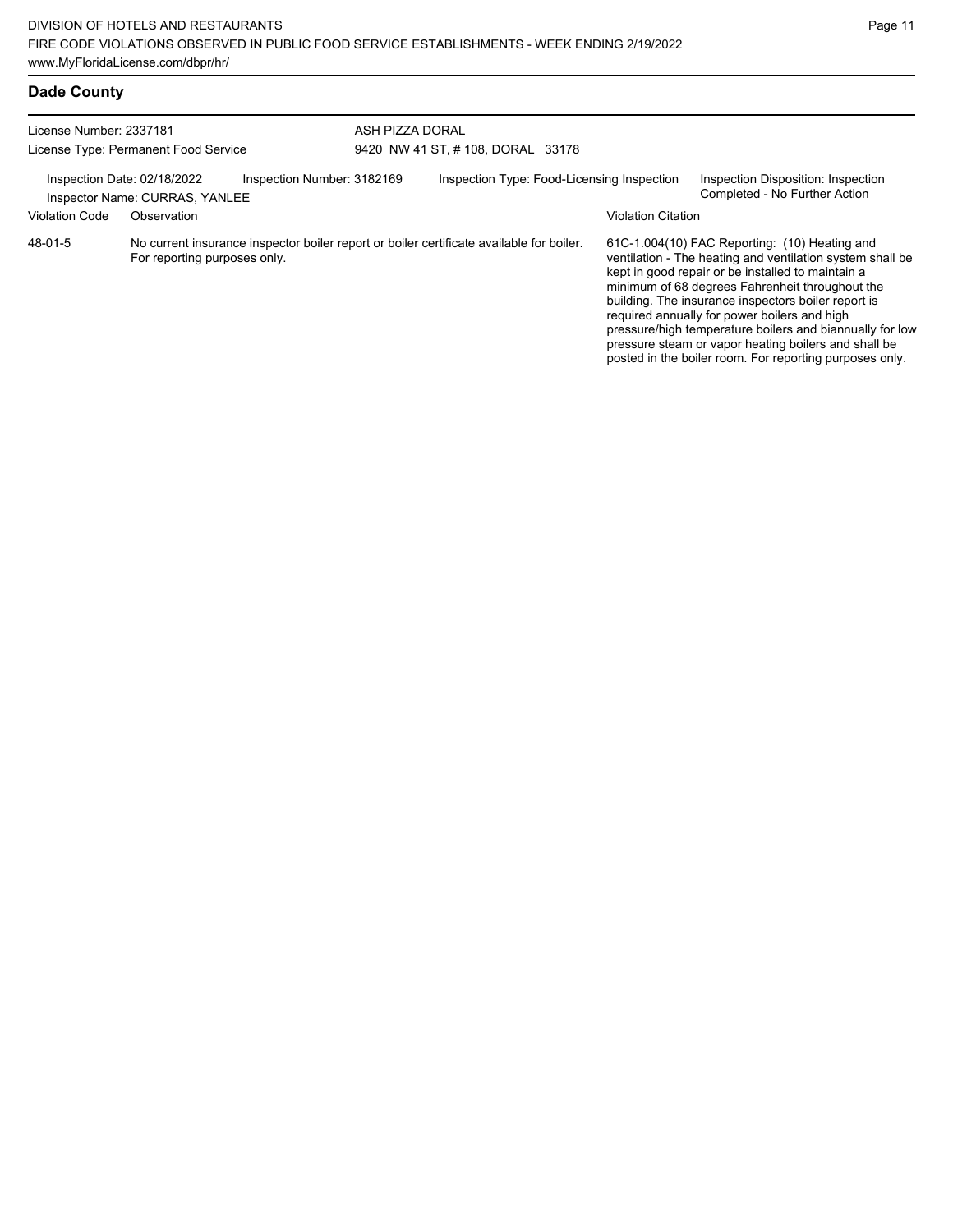| <b>Duval County</b>     |                                                                                                                                                                                                                                                                         |                            |                                            |                           |                                                                                                                                                                                                                                                                                                                                                                                                                            |
|-------------------------|-------------------------------------------------------------------------------------------------------------------------------------------------------------------------------------------------------------------------------------------------------------------------|----------------------------|--------------------------------------------|---------------------------|----------------------------------------------------------------------------------------------------------------------------------------------------------------------------------------------------------------------------------------------------------------------------------------------------------------------------------------------------------------------------------------------------------------------------|
| License Number: 2614739 | License Type: Permanent Food Service                                                                                                                                                                                                                                    | <b>COURTHOUSE CAFE</b>     | 501 W ADAMS ST, JACKSONVILLE 32202         |                           |                                                                                                                                                                                                                                                                                                                                                                                                                            |
|                         | Inspection Date: 02/17/2022<br>Inspector Name: YOUNG, JENNIFER                                                                                                                                                                                                          | Inspection Number: 3181772 | Inspection Type: Food-Licensing Inspection |                           | Inspection Disposition: Inspection<br>Completed - No Further Action                                                                                                                                                                                                                                                                                                                                                        |
| <b>Violation Code</b>   | Observation                                                                                                                                                                                                                                                             |                            |                                            | <b>Violation Citation</b> |                                                                                                                                                                                                                                                                                                                                                                                                                            |
| 45-04-4                 | Use of cooking equipment producing grease laden vapors/smoke with no hood<br>suppression system installed. Notified Fire AHJ. For reporting purposes only.<br>Grits cooking on burner, frying oil for fish on separate burner for lunch hours. No<br>hood suppression s |                            |                                            | purposes only.            | 509.032(2)(d) FS Reporting: (d) The division, or its<br>agent, shall notify the local firesafety authority or the<br>State Fire Marshal of any readily observable violation of<br>a rule adopted under chapter 633 which relates to public<br>lodging establishments or public food establishments,<br>and the identification of such violation does not require<br>any firesafety inspection certification. For reporting |
| License Number: 2614857 |                                                                                                                                                                                                                                                                         |                            | JAZZYS RESTAURANT AND LOUNGE               |                           |                                                                                                                                                                                                                                                                                                                                                                                                                            |
|                         | License Type: Permanent Food Service                                                                                                                                                                                                                                    |                            | 901 KING ST, JACKSONVILLE 32204            |                           |                                                                                                                                                                                                                                                                                                                                                                                                                            |
|                         | Inspection Date: 02/17/2022<br>Inspector Name: ESPINOSA-BECKERT, ILIANA                                                                                                                                                                                                 | Inspection Number: 3157947 | Inspection Type: Routine - Food            |                           | Inspection Disposition: Administrative<br>complaint recommended                                                                                                                                                                                                                                                                                                                                                            |
| <b>Violation Code</b>   | Observation                                                                                                                                                                                                                                                             |                            |                                            | <b>Violation Citation</b> |                                                                                                                                                                                                                                                                                                                                                                                                                            |
| 45-02-4                 | Portable fire extinguisher gauge in red zone. For reporting purposes only. At barn                                                                                                                                                                                      |                            |                                            | purposes only.            | 509.032(2)(d) FS Reporting: (d) The division, or its<br>agent, shall notify the local firesafety authority or the<br>State Fire Marshal of any readily observable violation of<br>a rule adopted under chapter 633 which relates to public<br>lodging establishments or public food establishments,<br>and the identification of such violation does not require<br>any firesafety inspection certification. For reporting |
| License Number: 2614668 |                                                                                                                                                                                                                                                                         | <b>FARM TO TABLE CAFE</b>  |                                            |                           |                                                                                                                                                                                                                                                                                                                                                                                                                            |
|                         | License Type: Permanent Food Service                                                                                                                                                                                                                                    |                            | 807 CHILDRENS WAY, JACKSONVILLE 32207      |                           |                                                                                                                                                                                                                                                                                                                                                                                                                            |
|                         | Inspection Date: 02/18/2022<br>Inspector Name: YOUNG, JENNIFER                                                                                                                                                                                                          | Inspection Number: 3128592 | Inspection Type: Routine - Food            |                           | Inspection Disposition: Call Back -<br>Extension given, pending                                                                                                                                                                                                                                                                                                                                                            |
| <b>Violation Code</b>   | Observation                                                                                                                                                                                                                                                             |                            |                                            | <b>Violation Citation</b> |                                                                                                                                                                                                                                                                                                                                                                                                                            |
| 45-04-4                 | - From initial inspection : Use of cooking equipment producing grease laden<br>vapors/smoke with no hood suppression system installed. Notified Fire AHJ. For<br>reporting purposes only.<br>Establishment cook food products on stove with out a hood suppression syst |                            |                                            | purposes only.            | 509.032(2)(d) FS Reporting: (d) The division, or its<br>agent, shall notify the local firesafety authority or the<br>State Fire Marshal of any readily observable violation of<br>a rule adopted under chapter 633 which relates to public<br>lodging establishments or public food establishments,<br>and the identification of such violation does not require<br>any firesafety inspection certification. For reporting |
| License Number: 2609829 |                                                                                                                                                                                                                                                                         |                            | MONROE'S SMOKEHOUSE BAR-B-Q                |                           |                                                                                                                                                                                                                                                                                                                                                                                                                            |
|                         | License Type: Permanent Food Service                                                                                                                                                                                                                                    |                            | 10771 BEACH BLVD, JACKSONVILLE 32246       |                           |                                                                                                                                                                                                                                                                                                                                                                                                                            |
|                         | Inspection Date: 02/17/2022<br>Inspector Name: FICHTER, GARRICK                                                                                                                                                                                                         | Inspection Number: 3157426 | Inspection Type: Routine - Food            |                           | Inspection Disposition: Inspection<br>Completed - No Further Action                                                                                                                                                                                                                                                                                                                                                        |
| <b>Violation Code</b>   | Observation                                                                                                                                                                                                                                                             |                            |                                            | <b>Violation Citation</b> |                                                                                                                                                                                                                                                                                                                                                                                                                            |
| 47-03-4                 | Observed electrical wiring in disrepair. For reporting purposes only.<br>Light switch to right of walk in freezer door is in disrepair with exposed wiring.                                                                                                             |                            |                                            | purposes only.            | 509.032(2)(d) FS Reporting: (d) The division, or its<br>agent, shall notify the local firesafety authority or the<br>State Fire Marshal of any readily observable violation of<br>a rule adopted under chapter 633 which relates to public<br>lodging establishments or public food establishments,<br>and the identification of such violation does not require<br>any firesafety inspection certification. For reporting |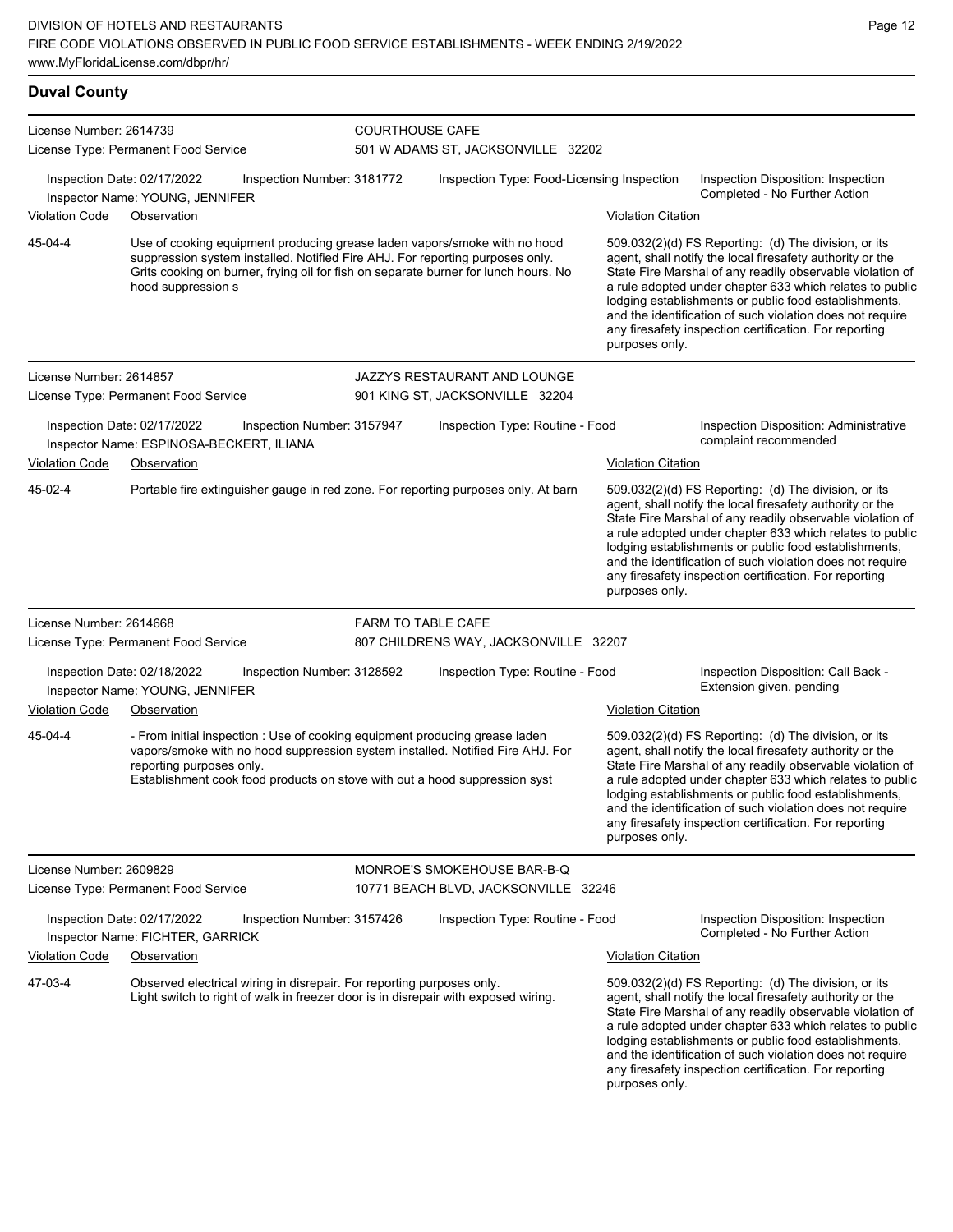### **Duval County**

| License Number: 2614871 |                                                                                                                                                                                                                                                           | <b>CANTINA LOUIE</b>       |                                        |                           |                                                                                                                                                                                                                                                                                                                                                                                                                            |
|-------------------------|-----------------------------------------------------------------------------------------------------------------------------------------------------------------------------------------------------------------------------------------------------------|----------------------------|----------------------------------------|---------------------------|----------------------------------------------------------------------------------------------------------------------------------------------------------------------------------------------------------------------------------------------------------------------------------------------------------------------------------------------------------------------------------------------------------------------------|
|                         | License Type: Permanent Food Service                                                                                                                                                                                                                      |                            | 9726 TOUCHTON ROAD, JACKSONVILLE 32246 |                           |                                                                                                                                                                                                                                                                                                                                                                                                                            |
|                         | Inspection Date: 02/18/2022<br>Inspector Name: VILBRUN, JOSUE                                                                                                                                                                                             | Inspection Number: 3160849 | Inspection Type: Routine - Food        |                           | Inspection Disposition: Administrative<br>complaint recommended                                                                                                                                                                                                                                                                                                                                                            |
| <b>Violation Code</b>   | Observation                                                                                                                                                                                                                                               |                            |                                        | <b>Violation Citation</b> |                                                                                                                                                                                                                                                                                                                                                                                                                            |
| 48-04-4                 | Propane tank (larger than 2.7 lb. water capacity/1 lb. gas capacity) located inside<br>of the building. For reporting purposes only.<br>Observed 7 propane tanks larger than 2.7 pounds stored inside dining room area<br>near front door entrance by bar |                            |                                        |                           | 509.032(2)(d) FS Reporting: (d) The division, or its<br>agent, shall notify the local firesafety authority or the<br>State Fire Marshal of any readily observable violation of<br>a rule adopted under chapter 633 which relates to public<br>lodging establishments or public food establishments,<br>and the identification of such violation does not require<br>any firesafety inspection certification. For reporting |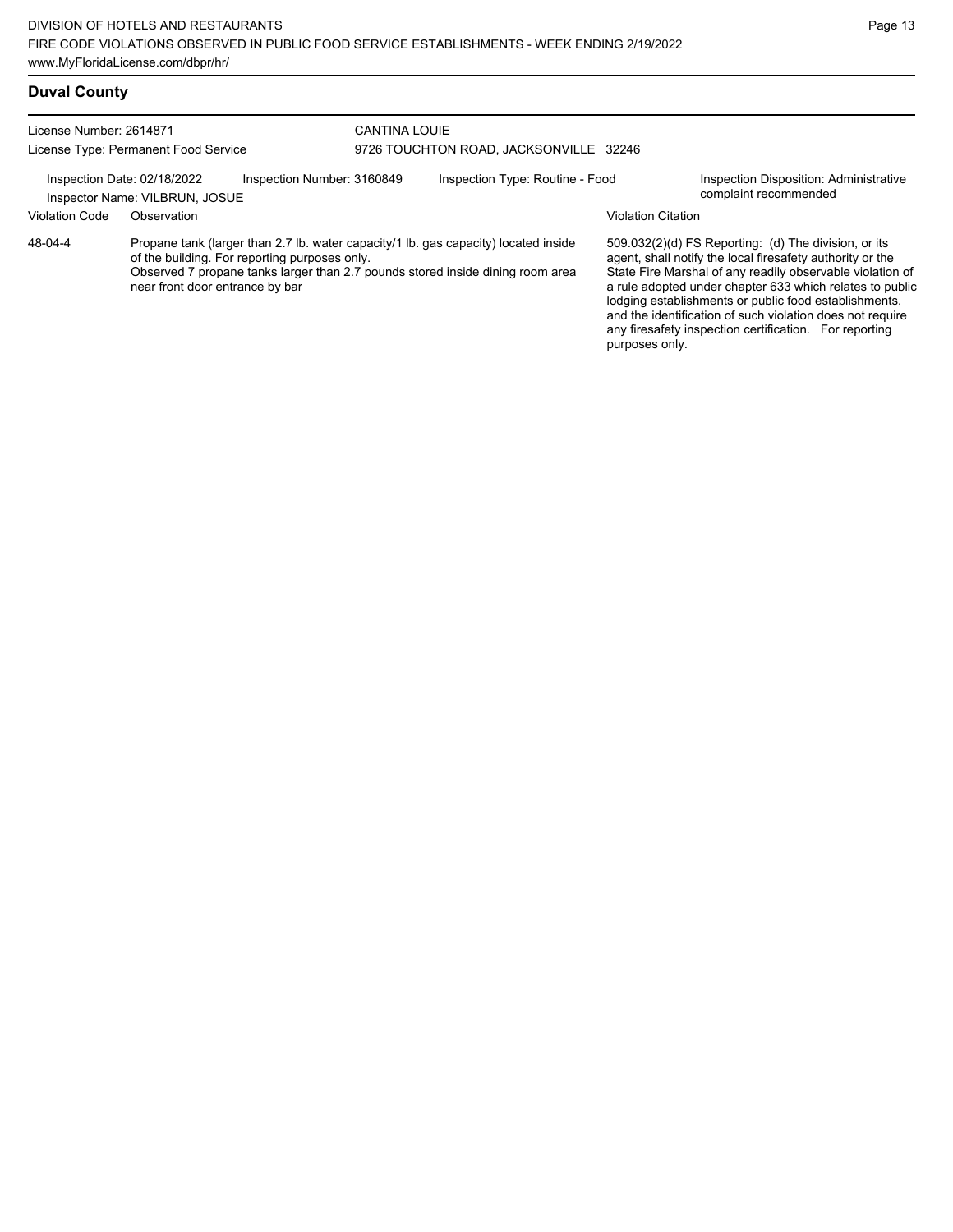| <b>Flagler County</b>                                                                                                                                            |                              |                                                                |                                                                        |                                                                                          |                           |                                                                                                                                                                                                                                                                                                                                                                                                                                                                                                          |
|------------------------------------------------------------------------------------------------------------------------------------------------------------------|------------------------------|----------------------------------------------------------------|------------------------------------------------------------------------|------------------------------------------------------------------------------------------|---------------------------|----------------------------------------------------------------------------------------------------------------------------------------------------------------------------------------------------------------------------------------------------------------------------------------------------------------------------------------------------------------------------------------------------------------------------------------------------------------------------------------------------------|
| License Number: 2800702<br>License Type: Permanent Food Service<br>Inspection Date: 02/17/2022<br>Inspection Number: 3097805<br>Inspector Name: BADDING, MELANIE |                              |                                                                | <b>FAIRFIELD INN &amp; SUITE</b>                                       |                                                                                          |                           |                                                                                                                                                                                                                                                                                                                                                                                                                                                                                                          |
|                                                                                                                                                                  |                              |                                                                | 400 OLD KING RD N, PALM COAST 32137<br>Inspection Type: Routine - Food |                                                                                          |                           | Inspection Disposition: Inspection<br>Completed - No Further Action                                                                                                                                                                                                                                                                                                                                                                                                                                      |
| Violation Code                                                                                                                                                   | Observation                  |                                                                |                                                                        |                                                                                          | <b>Violation Citation</b> |                                                                                                                                                                                                                                                                                                                                                                                                                                                                                                          |
| 48-01-5                                                                                                                                                          | For reporting purposes only. | At the time of inspection boiler certificate expired 12/17/21. |                                                                        | No current insurance inspector boiler report or boiler certificate available for boiler. |                           | 61C-1.004(10) FAC Reporting: (10) Heating and<br>ventilation - The heating and ventilation system shall be<br>kept in good repair or be installed to maintain a<br>minimum of 68 degrees Fahrenheit throughout the<br>building. The insurance inspectors boiler report is<br>required annually for power boilers and high<br>pressure/high temperature boilers and biannually for low<br>pressure steam or vapor heating boilers and shall be<br>posted in the boiler room. For reporting purposes only. |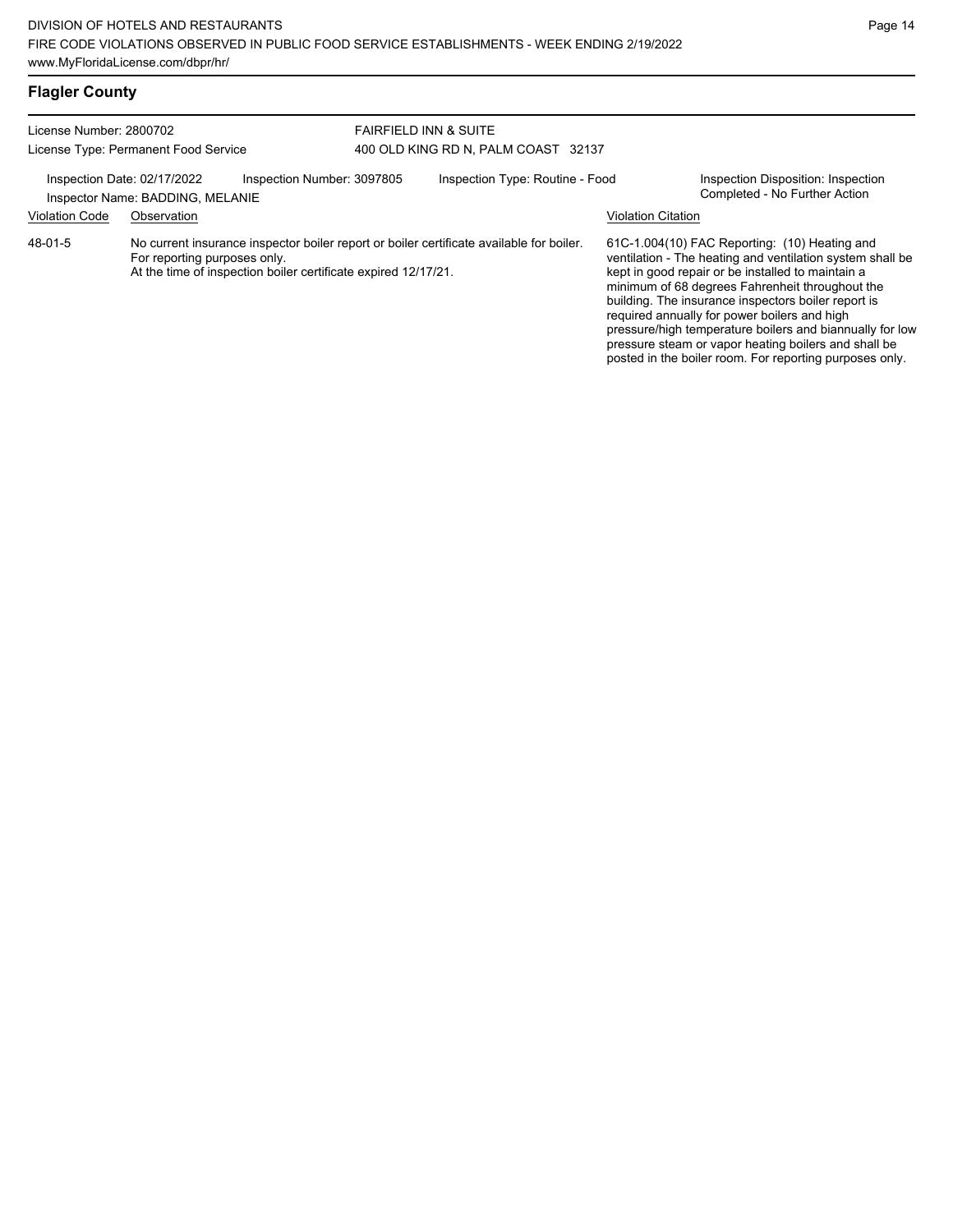#### **Hillsborough County**

| License Number: 3917587                                                                        |                                                              |                                                                                                                                                                                                                  | <b>FALAFEL MARKET</b>           |                                                                                                                                                                       |                                                                     |                                                                                                                                                                                                                                                                                                                                                                                                                            |  |
|------------------------------------------------------------------------------------------------|--------------------------------------------------------------|------------------------------------------------------------------------------------------------------------------------------------------------------------------------------------------------------------------|---------------------------------|-----------------------------------------------------------------------------------------------------------------------------------------------------------------------|---------------------------------------------------------------------|----------------------------------------------------------------------------------------------------------------------------------------------------------------------------------------------------------------------------------------------------------------------------------------------------------------------------------------------------------------------------------------------------------------------------|--|
|                                                                                                | License Type: Permanent Food Service                         |                                                                                                                                                                                                                  |                                 | 1076 E BRANDON BLVD, BRANDON 33511                                                                                                                                    |                                                                     |                                                                                                                                                                                                                                                                                                                                                                                                                            |  |
| Inspection Date: 02/18/2022<br>Inspection Number: 3160868<br>Inspector Name: MOULDER, BRITTANY |                                                              |                                                                                                                                                                                                                  | Inspection Type: Routine - Food |                                                                                                                                                                       | Inspection Disposition: Inspection<br>Completed - No Further Action |                                                                                                                                                                                                                                                                                                                                                                                                                            |  |
| <b>Violation Code</b>                                                                          | Observation                                                  |                                                                                                                                                                                                                  |                                 |                                                                                                                                                                       | <b>Violation Citation</b>                                           |                                                                                                                                                                                                                                                                                                                                                                                                                            |  |
| 45-04-4                                                                                        |                                                              | Use of cooking equipment producing grease laden vapors/smoke with no hood<br>suppression system installed. Notified Fire AHJ. For reporting purposes only.<br>Observed small fryer not located under hood system |                                 |                                                                                                                                                                       | purposes only.                                                      | 509.032(2)(d) FS Reporting: (d) The division, or its<br>agent, shall notify the local firesafety authority or the<br>State Fire Marshal of any readily observable violation of<br>a rule adopted under chapter 633 which relates to public<br>lodging establishments or public food establishments,<br>and the identification of such violation does not require<br>any firesafety inspection certification. For reporting |  |
| License Number: 3915807                                                                        |                                                              |                                                                                                                                                                                                                  |                                 | NORTH 30TH SPORTS PUB & GRILLE                                                                                                                                        |                                                                     |                                                                                                                                                                                                                                                                                                                                                                                                                            |  |
|                                                                                                | License Type: Permanent Food Service                         |                                                                                                                                                                                                                  |                                 | 11402 N 30 ST, TAMPA 33612                                                                                                                                            |                                                                     |                                                                                                                                                                                                                                                                                                                                                                                                                            |  |
|                                                                                                | Inspection Date: 02/17/2022<br>Inspector Name: CESAR, RACHEL | Inspection Number: 3140288                                                                                                                                                                                       |                                 | Inspection Type: Routine - Food                                                                                                                                       |                                                                     | Inspection Disposition: Inspection<br>Completed - No Further Action                                                                                                                                                                                                                                                                                                                                                        |  |
| <b>Violation Code</b>                                                                          | Observation                                                  |                                                                                                                                                                                                                  |                                 |                                                                                                                                                                       | <b>Violation Citation</b>                                           |                                                                                                                                                                                                                                                                                                                                                                                                                            |  |
| 48-04-4                                                                                        | **Corrected                                                  | of the building. For reporting purposes only, 3 propane tanks in the back prep                                                                                                                                   |                                 | Propane tank (larger than 2.7 lb. water capacity/1 lb. gas capacity) located inside<br>area. Operator removed propane tanks from building and placed in outside shed. |                                                                     | 509.032(2)(d) FS Reporting: (d) The division, or its<br>agent, shall notify the local firesafety authority or the<br>State Fire Marshal of any readily observable violation of<br>a rule adopted under chapter 633 which relates to public<br>lodging establishments or public food establishments,<br>and the identification of such violation does not require                                                           |  |

any firesafety inspection certification. For reporting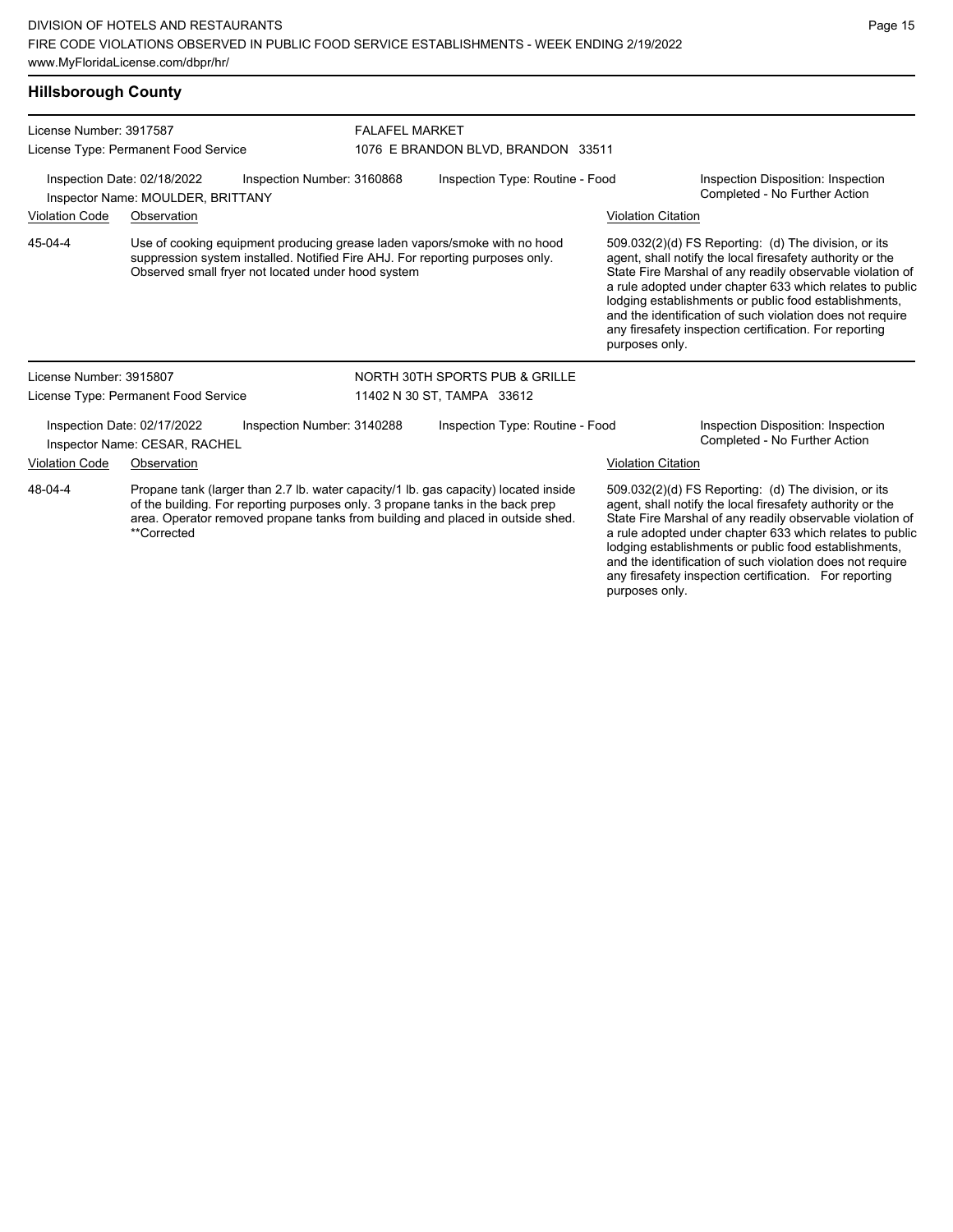| License Number: 4606005<br>License Type: Permanent Food Service |                               |                                                                                                                       | PAPA JOHN'S PIZZA 3472 | 4901 PALM BEACH BLVD STE 60, FORT MYERS 33905 |                           |                                                                                                                                                                                                                                                                                                                                                                                                                            |
|-----------------------------------------------------------------|-------------------------------|-----------------------------------------------------------------------------------------------------------------------|------------------------|-----------------------------------------------|---------------------------|----------------------------------------------------------------------------------------------------------------------------------------------------------------------------------------------------------------------------------------------------------------------------------------------------------------------------------------------------------------------------------------------------------------------------|
| Inspection Date: 02/17/2022                                     | Inspector Name: FREED, JOSEPH | Inspection Number: 3176320                                                                                            |                        | Inspection Type: Routine - Food               |                           | Inspection Disposition: Inspection<br>Completed - No Further Action                                                                                                                                                                                                                                                                                                                                                        |
| <b>Violation Code</b>                                           | Observation                   |                                                                                                                       |                        |                                               | <b>Violation Citation</b> |                                                                                                                                                                                                                                                                                                                                                                                                                            |
| 45-02-4                                                         |                               | Portable fire extinguisher gauge in red zone. For reporting purposes only.<br>Observed extinguisher by office in red. |                        |                                               | purposes only.            | 509.032(2)(d) FS Reporting: (d) The division, or its<br>agent, shall notify the local firesafety authority or the<br>State Fire Marshal of any readily observable violation of<br>a rule adopted under chapter 633 which relates to public<br>lodging establishments or public food establishments,<br>and the identification of such violation does not require<br>any firesafety inspection certification. For reporting |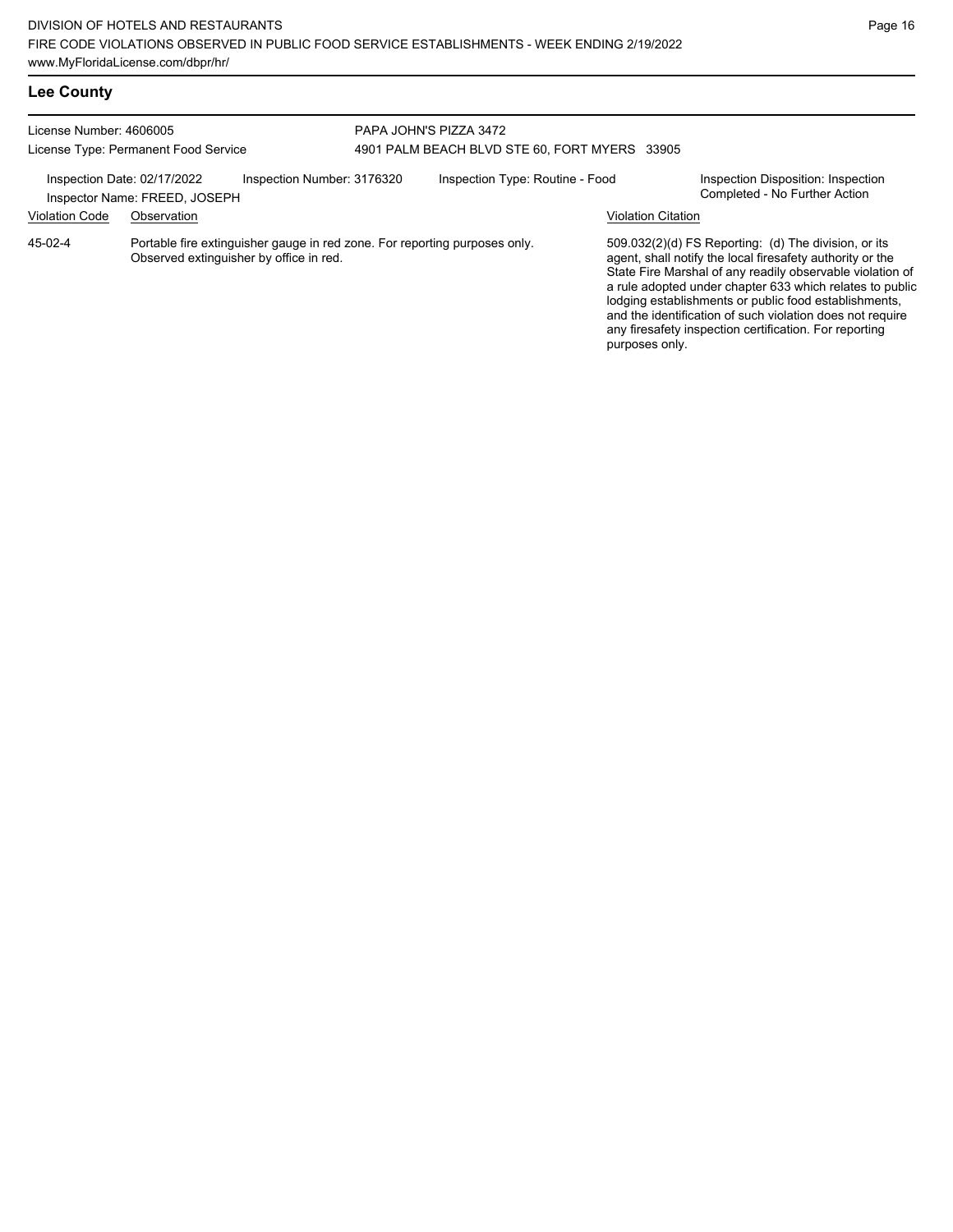| License Number: 5105195 |                                                                |                                                             | ELENI'S PIZZA WORKS |                                                                              |                           |                                                                                                                                                                                                                                                                                                                                                                                                                            |
|-------------------------|----------------------------------------------------------------|-------------------------------------------------------------|---------------------|------------------------------------------------------------------------------|---------------------------|----------------------------------------------------------------------------------------------------------------------------------------------------------------------------------------------------------------------------------------------------------------------------------------------------------------------------------------------------------------------------------------------------------------------------|
|                         | License Type: Permanent Food Service                           |                                                             |                     | 6711 15 ST E, SARASOTA 34243                                                 |                           |                                                                                                                                                                                                                                                                                                                                                                                                                            |
|                         | Inspection Date: 02/16/2022<br>Inspector Name: MCKEON, MICHAEL | Inspection Number: 3128878                                  |                     | Inspection Type: Routine - Food                                              |                           | Inspection Disposition: Inspection<br>Completed - No Further Action                                                                                                                                                                                                                                                                                                                                                        |
| <b>Violation Code</b>   | Observation                                                    |                                                             |                     |                                                                              | <b>Violation Citation</b> |                                                                                                                                                                                                                                                                                                                                                                                                                            |
| 47-02-4                 |                                                                | Electrical outlet in the dining room next to the wine rack. |                     | Observed scorch marks around electrical outlet. For reporting purposes only. |                           | 509.032(2)(d) FS Reporting: (d) The division, or its<br>agent, shall notify the local firesafety authority or the<br>State Fire Marshal of any readily observable violation of<br>a rule adopted under chapter 633 which relates to public<br>lodging establishments or public food establishments,<br>and the identification of such violation does not require<br>any firesafety inspection certification. For reporting |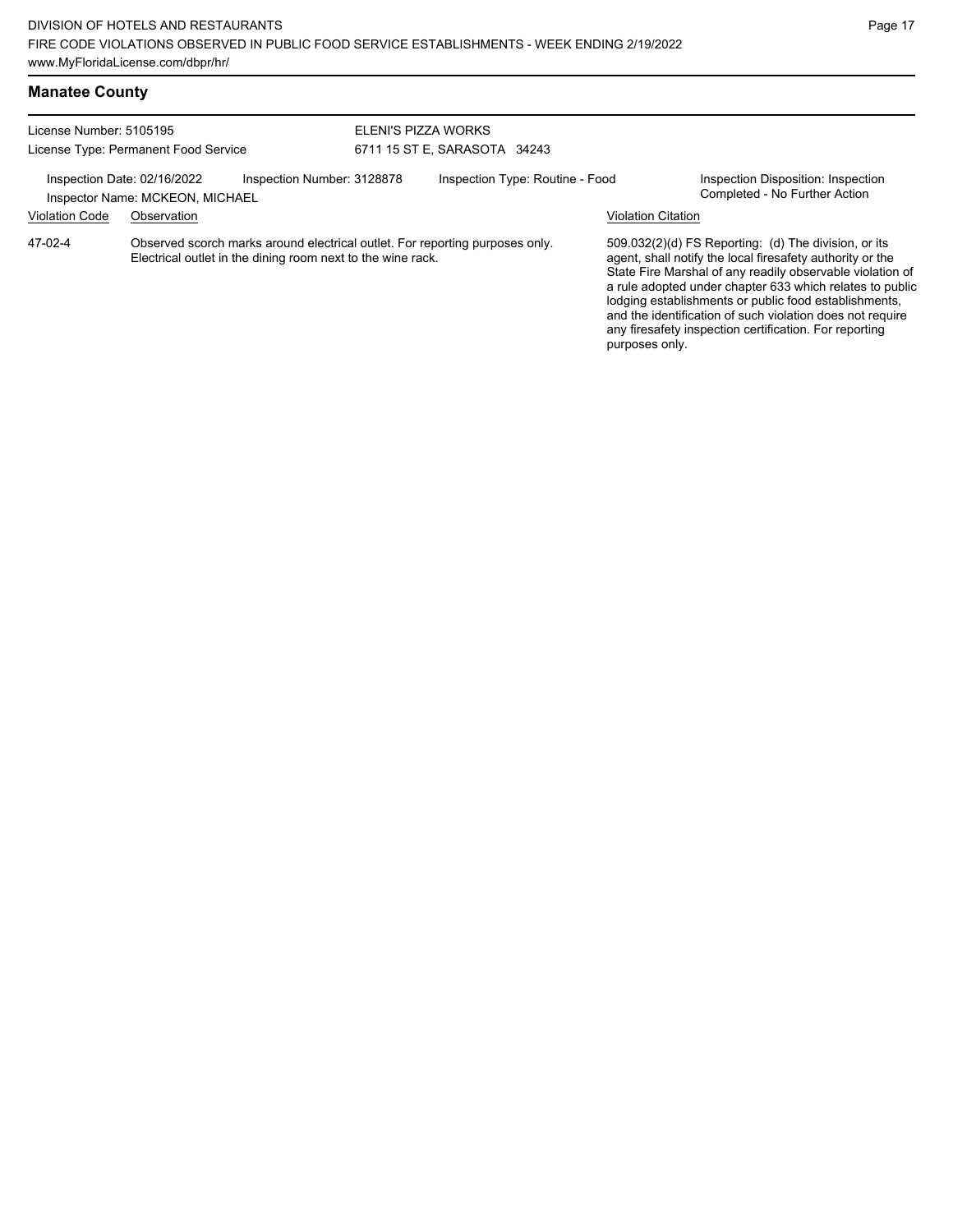any firesafety inspection certification. For reporting

purposes only.

# **Marion County**

| License Number: 5201415<br>License Type: Permanent Food Service                                                                                               |                                                                | CHARLIE HORSE              | 2426 E SILVER SPRINGS BLVD, OCALA 34470 |                                 |                                                                                                                                                                                                                                                                                                                                                                  |                                                                 |
|---------------------------------------------------------------------------------------------------------------------------------------------------------------|----------------------------------------------------------------|----------------------------|-----------------------------------------|---------------------------------|------------------------------------------------------------------------------------------------------------------------------------------------------------------------------------------------------------------------------------------------------------------------------------------------------------------------------------------------------------------|-----------------------------------------------------------------|
|                                                                                                                                                               | Inspection Date: 02/14/2022<br>Inspector Name: DRIGGERS, MANDY | Inspection Number: 3139725 |                                         | Inspection Type: Routine - Food |                                                                                                                                                                                                                                                                                                                                                                  | Inspection Disposition: Administrative<br>complaint recommended |
| <b>Violation Code</b>                                                                                                                                         | Observation                                                    |                            |                                         |                                 | Violation Citation                                                                                                                                                                                                                                                                                                                                               |                                                                 |
| Portable fire extinguisher gauge in red zone. For reporting purposes only.<br>45-02-4<br>Near kitchen entrance door. Silver extinguisher is in recharge zone. |                                                                |                            |                                         |                                 | 509.032(2)(d) FS Reporting: (d) The division, or its<br>agent, shall notify the local firesafety authority or the<br>State Fire Marshal of any readily observable violation of<br>a rule adopted under chapter 633 which relates to public<br>lodging establishments or public food establishments,<br>and the identification of such violation does not require |                                                                 |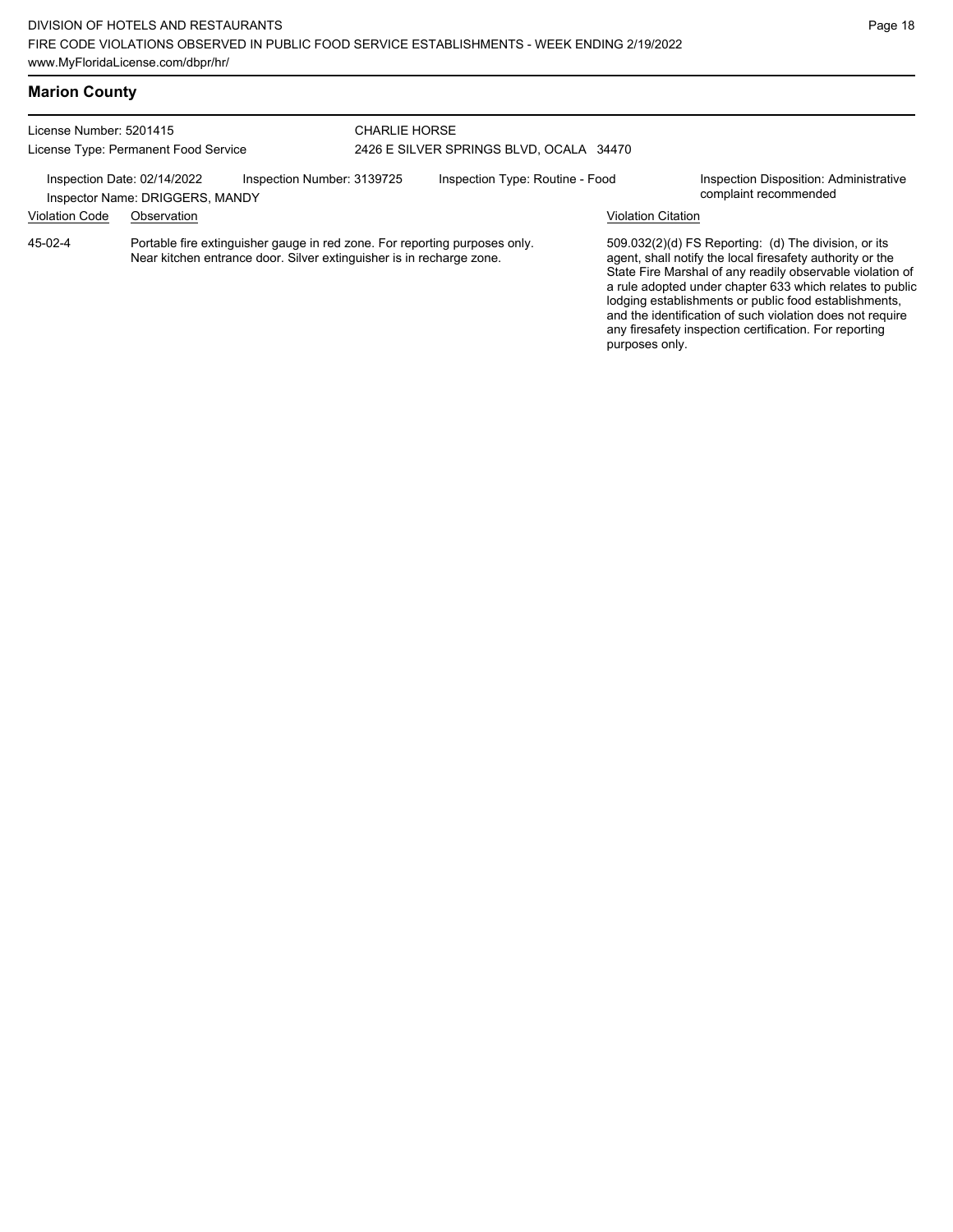| <b>Palm Beach County</b>                                                                        |                                                                                                                                                                                                                             |                                                            |                                            |                                                                                          |                                                                     |                                                                                                                                                                                                                                                                                                                                                                                                                                                                                                          |  |
|-------------------------------------------------------------------------------------------------|-----------------------------------------------------------------------------------------------------------------------------------------------------------------------------------------------------------------------------|------------------------------------------------------------|--------------------------------------------|------------------------------------------------------------------------------------------|---------------------------------------------------------------------|----------------------------------------------------------------------------------------------------------------------------------------------------------------------------------------------------------------------------------------------------------------------------------------------------------------------------------------------------------------------------------------------------------------------------------------------------------------------------------------------------------|--|
| License Number: 6019103<br>License Type: Permanent Food Service                                 |                                                                                                                                                                                                                             | <b>G K DUMPLIN</b>                                         | 1675 B FORUM PLACE, WEST PALM BEACH 33401  |                                                                                          |                                                                     |                                                                                                                                                                                                                                                                                                                                                                                                                                                                                                          |  |
| Inspection Date: 02/14/2022<br>Inspection Number: 3177464<br>Inspector Name: MONTILLA, NATHALIE |                                                                                                                                                                                                                             |                                                            | Inspection Type: Food-Licensing Inspection |                                                                                          | Inspection Disposition: Inspection<br>Completed - No Further Action |                                                                                                                                                                                                                                                                                                                                                                                                                                                                                                          |  |
| Violation Code                                                                                  | Observation                                                                                                                                                                                                                 |                                                            |                                            |                                                                                          | <b>Violation Citation</b>                                           |                                                                                                                                                                                                                                                                                                                                                                                                                                                                                                          |  |
| 45-04-4                                                                                         | Use of cooking equipment producing grease laden vapors/smoke with no hood<br>suppression system installed. Notified Fire AHJ. For reporting purposes only.<br>Observed counter deep fryer next to stove but not under hood. |                                                            |                                            |                                                                                          |                                                                     | 509.032(2)(d) FS Reporting: (d) The division, or its<br>agent, shall notify the local firesafety authority or the<br>State Fire Marshal of any readily observable violation of<br>a rule adopted under chapter 633 which relates to public<br>lodging establishments or public food establishments,<br>and the identification of such violation does not require<br>any firesafety inspection certification. For reporting<br>purposes only.                                                             |  |
| License Number: 6022449                                                                         |                                                                                                                                                                                                                             |                                                            | <b>DELRAY BEACH MARKET</b>                 |                                                                                          |                                                                     |                                                                                                                                                                                                                                                                                                                                                                                                                                                                                                          |  |
| License Type: Permanent Food Service                                                            |                                                                                                                                                                                                                             | 33 SE 3 AVE #12, DELRAY BEACH 33483                        |                                            |                                                                                          |                                                                     |                                                                                                                                                                                                                                                                                                                                                                                                                                                                                                          |  |
|                                                                                                 | Inspection Date: 02/15/2022<br>Inspector Name: GOODWIN, NICHOLAS                                                                                                                                                            | Inspection Number: 3171651                                 |                                            | Inspection Type: Routine - Food                                                          |                                                                     | Inspection Disposition: Inspection<br>Completed - No Further Action                                                                                                                                                                                                                                                                                                                                                                                                                                      |  |
| Violation Code                                                                                  | Observation                                                                                                                                                                                                                 |                                                            |                                            |                                                                                          | <b>Violation Citation</b>                                           |                                                                                                                                                                                                                                                                                                                                                                                                                                                                                                          |  |
| 48-01-5                                                                                         | For reporting purposes only.                                                                                                                                                                                                |                                                            |                                            | No current insurance inspector boiler report or boiler certificate available for boiler. |                                                                     | 61C-1.004(10) FAC Reporting: (10) Heating and<br>ventilation - The heating and ventilation system shall be<br>kept in good repair or be installed to maintain a<br>minimum of 68 degrees Fahrenheit throughout the<br>building. The insurance inspectors boiler report is<br>required annually for power boilers and high<br>pressure/high temperature boilers and biannually for low<br>pressure steam or vapor heating boilers and shall be<br>posted in the boiler room. For reporting purposes only. |  |
| License Number: 6006616                                                                         |                                                                                                                                                                                                                             |                                                            | <b>BOCAIRE COUNTRY CLUB</b>                |                                                                                          |                                                                     |                                                                                                                                                                                                                                                                                                                                                                                                                                                                                                          |  |
|                                                                                                 | License Type: Permanent Food Service                                                                                                                                                                                        |                                                            |                                            | 4989 BOCAIRE BLVD, BOCA RATON 33487-1163                                                 |                                                                     |                                                                                                                                                                                                                                                                                                                                                                                                                                                                                                          |  |
|                                                                                                 | Inspection Date: 02/18/2022<br>Inspector Name: GOODWIN, NICHOLAS                                                                                                                                                            | Inspection Number: 3169346                                 |                                            | Inspection Type: Routine - Food                                                          |                                                                     | Inspection Disposition: Inspection<br>Completed - No Further Action                                                                                                                                                                                                                                                                                                                                                                                                                                      |  |
| Violation Code                                                                                  | Observation                                                                                                                                                                                                                 |                                                            |                                            |                                                                                          | <b>Violation Citation</b>                                           |                                                                                                                                                                                                                                                                                                                                                                                                                                                                                                          |  |
| 48-01-5                                                                                         |                                                                                                                                                                                                                             | For reporting purposes only. Boiler certifications expired |                                            | No current insurance inspector boiler report or boiler certificate available for boiler. |                                                                     | 61C-1.004(10) FAC Reporting: (10) Heating and<br>ventilation - The heating and ventilation system shall be<br>kept in good repair or be installed to maintain a<br>minimum of 68 degrees Fahrenheit throughout the<br>building. The insurance inspectors boiler report is                                                                                                                                                                                                                                |  |

required annually for power boilers and high

pressure/high temperature boilers and biannually for low pressure steam or vapor heating boilers and shall be posted in the boiler room. For reporting purposes only.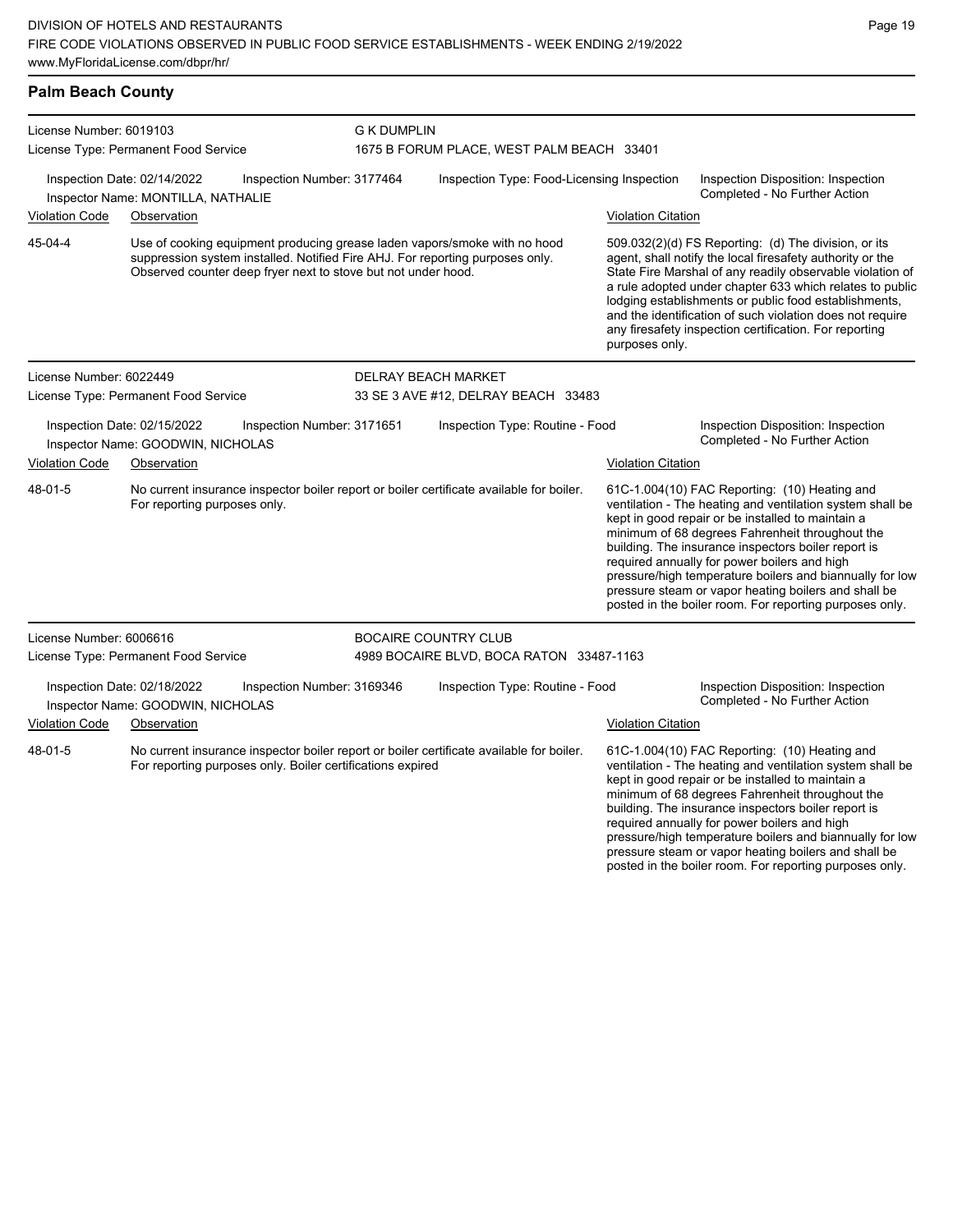# **Pinellas County**

| License Number: 6218302 |                                                                |                                                                      | <b>DEAD PRESIDENTS</b>          |                                                                                                                                                                                                                                                     |                           |                                                                                                                                                                                                                                                                                                                                                                                                                            |
|-------------------------|----------------------------------------------------------------|----------------------------------------------------------------------|---------------------------------|-----------------------------------------------------------------------------------------------------------------------------------------------------------------------------------------------------------------------------------------------------|---------------------------|----------------------------------------------------------------------------------------------------------------------------------------------------------------------------------------------------------------------------------------------------------------------------------------------------------------------------------------------------------------------------------------------------------------------------|
|                         | License Type: Permanent Food Service                           |                                                                      |                                 | 1742 E CENTRAL AVE, ST PETERSBURG 33712                                                                                                                                                                                                             |                           |                                                                                                                                                                                                                                                                                                                                                                                                                            |
|                         | Inspection Date: 02/14/2022<br>Inspector Name: HOBBS, ANDREW   | Inspection Number: 3168060                                           | Inspection Type: Routine - Food |                                                                                                                                                                                                                                                     |                           | Inspection Disposition: Warning<br>Issued                                                                                                                                                                                                                                                                                                                                                                                  |
| <b>Violation Code</b>   | Observation                                                    |                                                                      |                                 |                                                                                                                                                                                                                                                     | <b>Violation Citation</b> |                                                                                                                                                                                                                                                                                                                                                                                                                            |
| 45-04-4                 |                                                                | Table top fryers in use on cooks line with no hood system installed. |                                 | Use of cooking equipment producing grease laden vapors/smoke with no hood<br>suppression system installed. Notified Fire AHJ. For reporting purposes only.                                                                                          | purposes only.            | 509.032(2)(d) FS Reporting: (d) The division, or its<br>agent, shall notify the local firesafety authority or the<br>State Fire Marshal of any readily observable violation of<br>a rule adopted under chapter 633 which relates to public<br>lodging establishments or public food establishments,<br>and the identification of such violation does not require<br>any firesafety inspection certification. For reporting |
| 45-04-4                 | installed. -                                                   |                                                                      |                                 | - From initial inspection : Use of cooking equipment producing grease laden<br>vapors/smoke with no hood suppression system installed. Notified Fire AHJ. For<br>reporting purposes only. Table top fryers in use on cooks line with no hood system | purposes only.            | 509.032(2)(d) FS Reporting: (d) The division, or its<br>agent, shall notify the local firesafety authority or the<br>State Fire Marshal of any readily observable violation of<br>a rule adopted under chapter 633 which relates to public<br>lodging establishments or public food establishments,<br>and the identification of such violation does not require<br>any firesafety inspection certification. For reporting |
| License Number: 6216936 |                                                                |                                                                      |                                 | DALGISFLAMFO BROILED BURGERS LLC                                                                                                                                                                                                                    |                           |                                                                                                                                                                                                                                                                                                                                                                                                                            |
|                         | License Type: Permanent Food Service                           |                                                                      |                                 | 10754 70 AVE N UNIT C, SEMINOLE 33772                                                                                                                                                                                                               |                           |                                                                                                                                                                                                                                                                                                                                                                                                                            |
|                         | Inspection Date: 02/14/2022<br>Inspector Name: WILMOT, TASHARA | Inspection Number: 3149412                                           |                                 | Inspection Type: Routine - Food                                                                                                                                                                                                                     |                           | Inspection Disposition: Warning<br><b>Issued</b>                                                                                                                                                                                                                                                                                                                                                                           |
| <b>Violation Code</b>   | Observation                                                    |                                                                      |                                 |                                                                                                                                                                                                                                                     | <b>Violation Citation</b> |                                                                                                                                                                                                                                                                                                                                                                                                                            |
| 46-04-4                 | -blocked with boxes and chair                                  | Exit door locked. For reporting purposes only.                       |                                 |                                                                                                                                                                                                                                                     | purposes only.            | 509.032(2)(d) FS Reporting: (d) The division, or its<br>agent, shall notify the local firesafety authority or the<br>State Fire Marshal of any readily observable violation of<br>a rule adopted under chapter 633 which relates to public<br>lodging establishments or public food establishments,<br>and the identification of such violation does not require<br>any firesafety inspection certification. For reporting |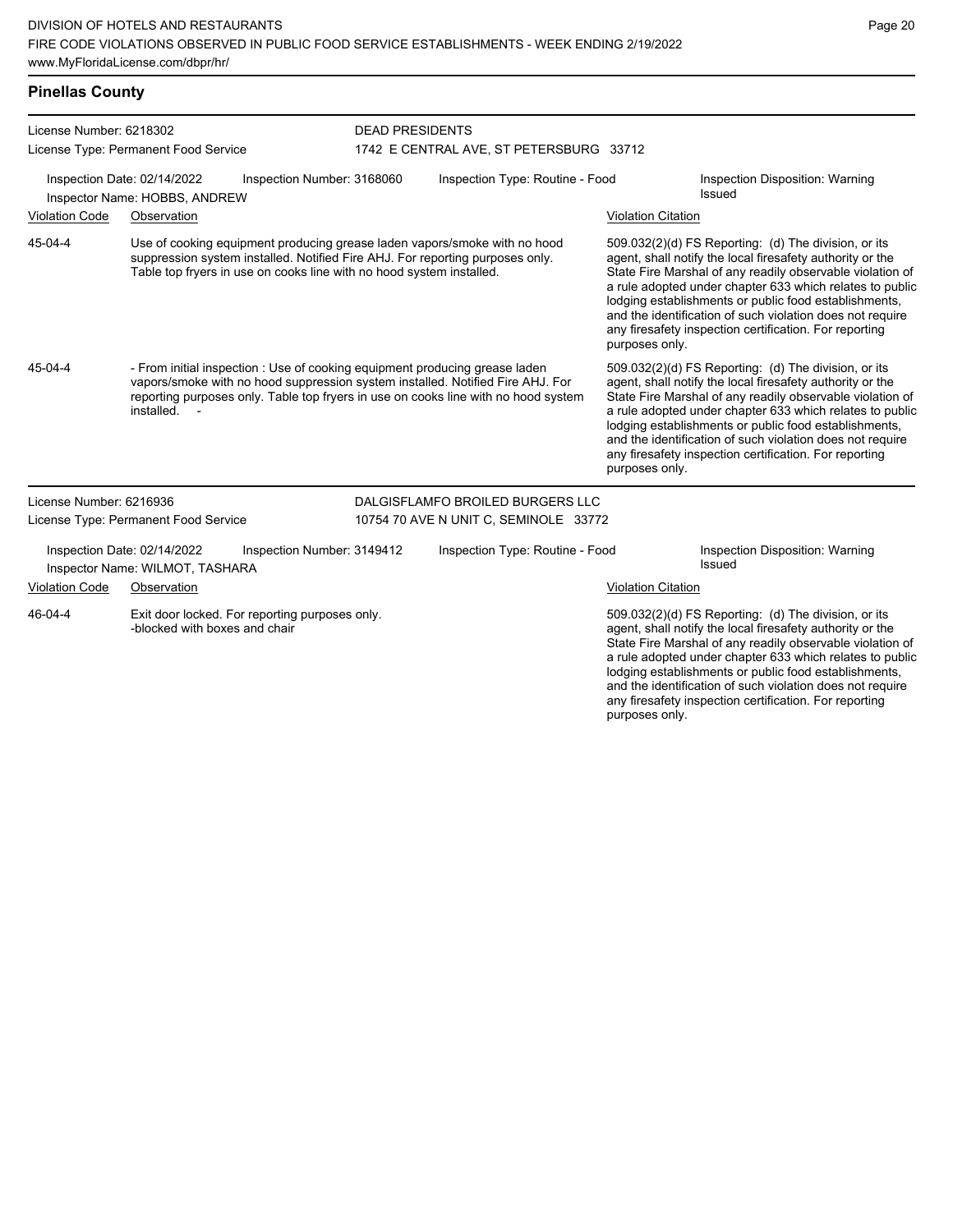### **Seminole County**

| License Number: 6904872                                                                         |                                                                   |                                                     | <b>GRAFFITI JUNKTION 4</b>                            |                                                                                   |                           |                                                                                                                                                                                                                                                                                                                                                                                                                            |  |
|-------------------------------------------------------------------------------------------------|-------------------------------------------------------------------|-----------------------------------------------------|-------------------------------------------------------|-----------------------------------------------------------------------------------|---------------------------|----------------------------------------------------------------------------------------------------------------------------------------------------------------------------------------------------------------------------------------------------------------------------------------------------------------------------------------------------------------------------------------------------------------------------|--|
|                                                                                                 | License Type: Permanent Food Service                              |                                                     | 950 MARKET PROMENADE AVE, SUITE 1200, LAKE MARY 32746 |                                                                                   |                           |                                                                                                                                                                                                                                                                                                                                                                                                                            |  |
| Inspection Number: 3182045<br>Inspection Date: 02/17/2022<br>Inspector Name: THORNCROFT, ROBERT |                                                                   |                                                     |                                                       | Inspection Type: Complaint Full                                                   |                           | Inspection Disposition: Inspection<br>Completed - No Further Action                                                                                                                                                                                                                                                                                                                                                        |  |
| <b>Violation Code</b>                                                                           | Observation                                                       |                                                     |                                                       |                                                                                   | <b>Violation Citation</b> |                                                                                                                                                                                                                                                                                                                                                                                                                            |  |
| 47-02-4                                                                                         |                                                                   | Outlet at the corner of the cooks line at the fryer |                                                       | Observed scorch marks around electrical outlet. For reporting purposes only.      | purposes only.            | 509.032(2)(d) FS Reporting: (d) The division, or its<br>agent, shall notify the local firesafety authority or the<br>State Fire Marshal of any readily observable violation of<br>a rule adopted under chapter 633 which relates to public<br>lodging establishments or public food establishments,<br>and the identification of such violation does not require<br>any firesafety inspection certification. For reporting |  |
| License Number: 6904919                                                                         |                                                                   |                                                     | <b>4 RIVERS SMOKEHOUSE</b>                            |                                                                                   |                           |                                                                                                                                                                                                                                                                                                                                                                                                                            |  |
|                                                                                                 | License Type: Permanent Food Service                              |                                                     | 1869 W SR 434 STE 230, LONGWOOD 32750                 |                                                                                   |                           |                                                                                                                                                                                                                                                                                                                                                                                                                            |  |
|                                                                                                 | Inspection Date: 02/10/2022<br>Inspector Name: THORNCROFT, ROBERT | Inspection Number: 3141479                          |                                                       | Inspection Type: Routine - Food                                                   |                           | Inspection Disposition: Inspection<br>Completed - No Further Action                                                                                                                                                                                                                                                                                                                                                        |  |
| <b>Violation Code</b>                                                                           | Observation                                                       |                                                     |                                                       |                                                                                   | <b>Violation Citation</b> |                                                                                                                                                                                                                                                                                                                                                                                                                            |  |
| 45-02-4                                                                                         | cooks line/prep                                                   |                                                     |                                                       | Portable fire extinguisher gauge in red zone. For reporting purposes only. At the |                           | 509.032(2)(d) FS Reporting: (d) The division, or its<br>agent, shall notify the local firesafety authority or the<br>State Fire Marshal of any readily observable violation of<br>a rule adopted under chapter 633 which relates to public<br>lodging establishments or public food establishments,<br>and the identification of such violation does not require                                                           |  |

any firesafety inspection certification. For reporting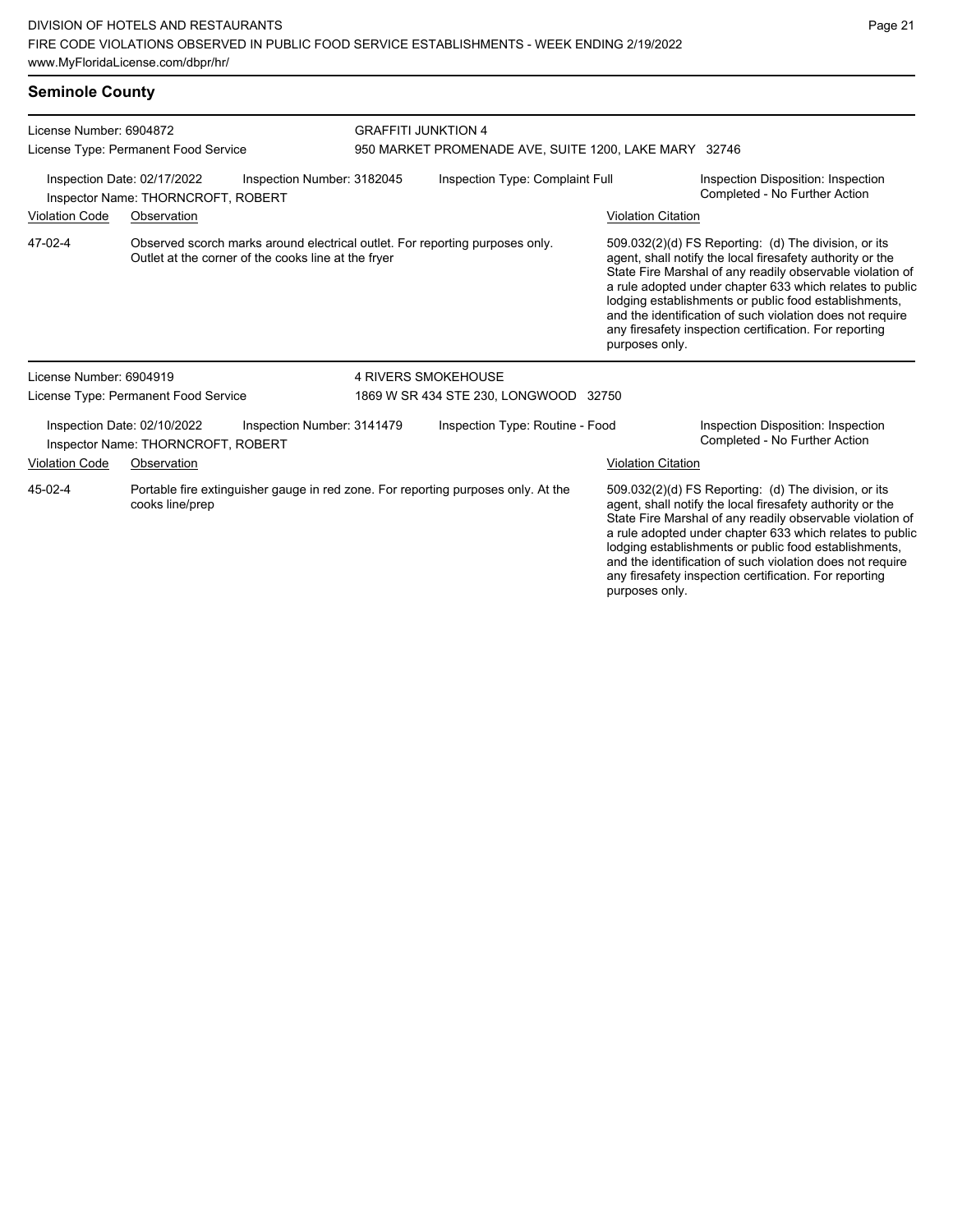| License Number: 6502067     | License Type: Permanent Food Service                                                                                                                                          | SUMO SUSHI<br>107 NATURE WALK PKWY STE 109, SAINT AUGUSTINE 32092 |                           |                                                                                                                                                                                                                                                                                                                                                                                                                            |
|-----------------------------|-------------------------------------------------------------------------------------------------------------------------------------------------------------------------------|-------------------------------------------------------------------|---------------------------|----------------------------------------------------------------------------------------------------------------------------------------------------------------------------------------------------------------------------------------------------------------------------------------------------------------------------------------------------------------------------------------------------------------------------|
| Inspection Date: 02/16/2022 | Inspection Number: 3151060<br>Inspector Name: PERKINS, MARC                                                                                                                   | Inspection Type: Routine - Food                                   |                           | Inspection Disposition: Inspection<br>Completed - No Further Action                                                                                                                                                                                                                                                                                                                                                        |
| <b>Violation Code</b>       | Observation                                                                                                                                                                   |                                                                   | <b>Violation Citation</b> |                                                                                                                                                                                                                                                                                                                                                                                                                            |
| 46-01-4                     | Marked exit/path to marked exit blocked. For reporting purposes only.<br>Rear exterior exit door from the back portion of the dining room blocked by single<br>service boxes. |                                                                   | purposes only.            | 509.032(2)(d) FS Reporting: (d) The division, or its<br>agent, shall notify the local firesafety authority or the<br>State Fire Marshal of any readily observable violation of<br>a rule adopted under chapter 633 which relates to public<br>lodging establishments or public food establishments,<br>and the identification of such violation does not require<br>any firesafety inspection certification. For reporting |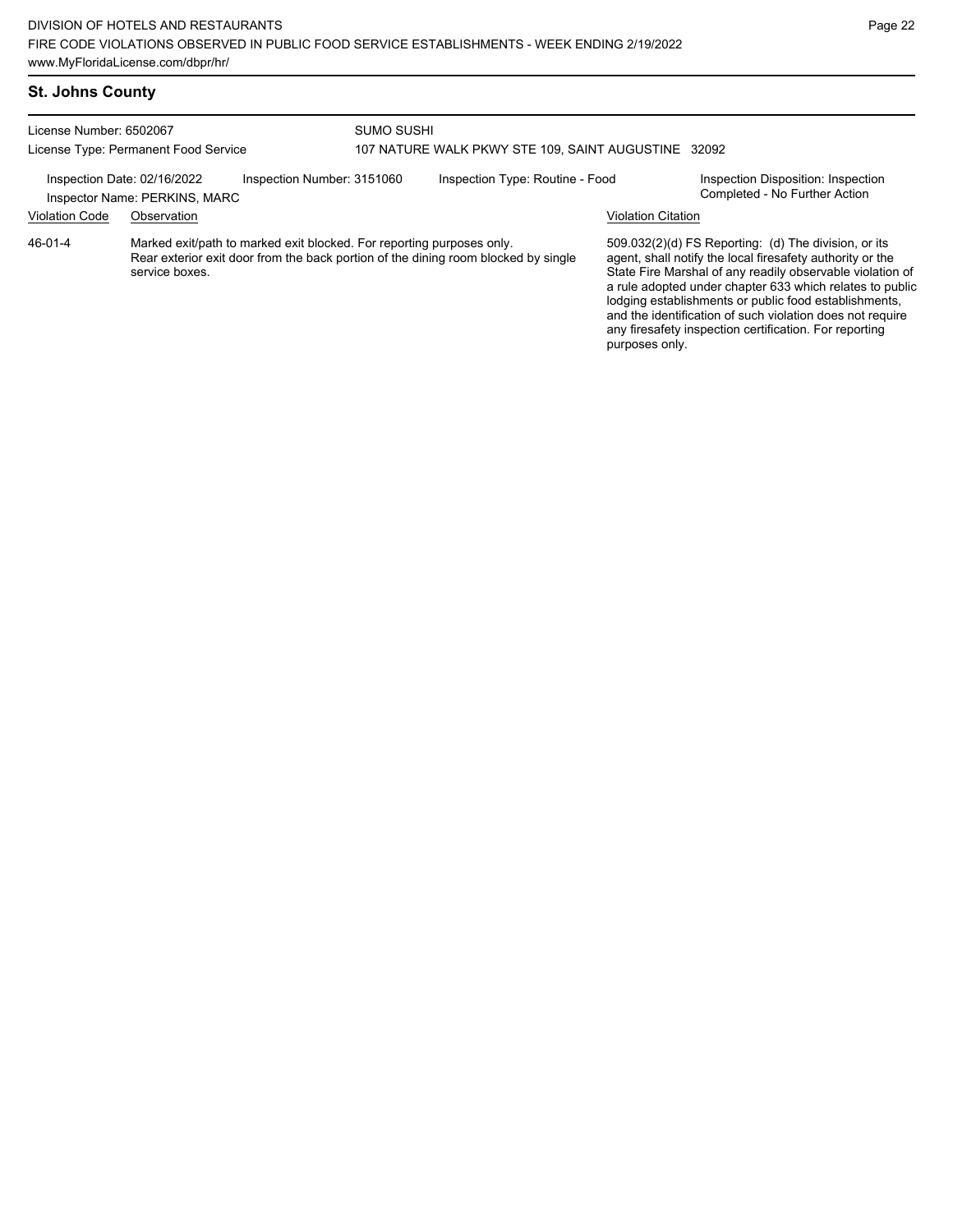| <b>Volusia County</b>                                                                                                                             |                                                                                                                                                                                                                                                                       |                            |                                                                                                                                                                     |                                                                                                                                                                                                                                                                                                                                                                                                                                              |                                                                     |  |  |
|---------------------------------------------------------------------------------------------------------------------------------------------------|-----------------------------------------------------------------------------------------------------------------------------------------------------------------------------------------------------------------------------------------------------------------------|----------------------------|---------------------------------------------------------------------------------------------------------------------------------------------------------------------|----------------------------------------------------------------------------------------------------------------------------------------------------------------------------------------------------------------------------------------------------------------------------------------------------------------------------------------------------------------------------------------------------------------------------------------------|---------------------------------------------------------------------|--|--|
| License Number: 7406391<br>License Type: Catering<br>Inspection Date: 02/17/2022<br>Inspection Number: 1120045<br>Inspector Name: PICHARDO, RENEE |                                                                                                                                                                                                                                                                       |                            | D I S PRODUCTION KITCHEN AREA 1 AND 2<br>1801 W INTNL SPEEDWAY BLVD, DAYTONA BEACH 32114                                                                            |                                                                                                                                                                                                                                                                                                                                                                                                                                              |                                                                     |  |  |
|                                                                                                                                                   |                                                                                                                                                                                                                                                                       |                            | Inspection Type: Routine - Food                                                                                                                                     |                                                                                                                                                                                                                                                                                                                                                                                                                                              | Inspection Disposition: Inspection<br>Completed - No Further Action |  |  |
| <b>Violation Code</b>                                                                                                                             | Observation                                                                                                                                                                                                                                                           |                            |                                                                                                                                                                     |                                                                                                                                                                                                                                                                                                                                                                                                                                              | <b>Violation Citation</b>                                           |  |  |
| 48-01-5                                                                                                                                           | No current insurance inspector boiler report or boiler certificate available for boiler.<br>For reporting purposes only.                                                                                                                                              |                            | $61C-1.004(10)$ FAC Reporting: $(10)$ Heating and<br>ventilation - The heating and ventilation system shall be<br>kept in good repair or be installed to maintain a |                                                                                                                                                                                                                                                                                                                                                                                                                                              |                                                                     |  |  |
|                                                                                                                                                   | Operator provided jurisdiction number and verified boilers are listed on<br>https://www.citizenserve.com/120.                                                                                                                                                         |                            | minimum of 68 degrees Fahrenheit throughout the<br>building. The insurance inspectors boiler report is                                                              |                                                                                                                                                                                                                                                                                                                                                                                                                                              |                                                                     |  |  |
|                                                                                                                                                   | On current warning and cer                                                                                                                                                                                                                                            |                            |                                                                                                                                                                     | required annually for power boilers and high<br>pressure/high temperature boilers and biannually for low<br>pressure steam or vapor heating boilers and shall be<br>posted in the boiler room. For reporting purposes only.                                                                                                                                                                                                                  |                                                                     |  |  |
| License Number: 7407790                                                                                                                           |                                                                                                                                                                                                                                                                       |                            | <b>STOKED POKE</b>                                                                                                                                                  |                                                                                                                                                                                                                                                                                                                                                                                                                                              |                                                                     |  |  |
| License Type: Permanent Food Service                                                                                                              |                                                                                                                                                                                                                                                                       |                            | 260 DAYTONA BLVD D-440, DAYTONA BEACH 32114                                                                                                                         |                                                                                                                                                                                                                                                                                                                                                                                                                                              |                                                                     |  |  |
| Inspection Date: 02/15/2022<br>Inspection Number: 3181711<br>Inspector Name: BRANNER, LISELOTTE                                                   |                                                                                                                                                                                                                                                                       |                            | Inspection Type: Complaint Full                                                                                                                                     |                                                                                                                                                                                                                                                                                                                                                                                                                                              | Inspection Disposition: Warning<br>Issued                           |  |  |
| <b>Violation Code</b>                                                                                                                             | Observation                                                                                                                                                                                                                                                           |                            |                                                                                                                                                                     |                                                                                                                                                                                                                                                                                                                                                                                                                                              | <b>Violation Citation</b>                                           |  |  |
| 46-01-4                                                                                                                                           | Marked exit/path to marked exit blocked. For reporting purposes only.<br>- exit path partial block in hallway by trash and storage                                                                                                                                    |                            |                                                                                                                                                                     | 509.032(2)(d) FS Reporting: (d) The division, or its<br>agent, shall notify the local firesafety authority or the<br>State Fire Marshal of any readily observable violation of<br>a rule adopted under chapter 633 which relates to public<br>lodging establishments or public food establishments,<br>and the identification of such violation does not require<br>any firesafety inspection certification. For reporting<br>purposes only. |                                                                     |  |  |
| 46-01-4                                                                                                                                           | - From initial inspection : Marked exit/path to marked exit blocked. For reporting<br>purposes only.<br>- exit path partial block in hallway by trash and storage<br>- From follow-up<br>inspection 2022-02-16: Storage shelving along hallway in marked exit path ** |                            |                                                                                                                                                                     | 509.032(2)(d) FS Reporting: (d) The division, or its<br>agent, shall notify the local firesafety authority or the<br>State Fire Marshal of any readily observable violation of<br>a rule adopted under chapter 633 which relates to public<br>lodging establishments or public food establishments,<br>and the identification of such violation does not require<br>any firesafety inspection certification. For reporting<br>purposes only. |                                                                     |  |  |
| License Number: 7403165                                                                                                                           |                                                                                                                                                                                                                                                                       | <b>WENDY'S 1759</b>        |                                                                                                                                                                     |                                                                                                                                                                                                                                                                                                                                                                                                                                              |                                                                     |  |  |
| License Type: Permanent Food Service                                                                                                              |                                                                                                                                                                                                                                                                       |                            | 335 W GRANDA BLVD, ORMOND BEACH 32174                                                                                                                               |                                                                                                                                                                                                                                                                                                                                                                                                                                              |                                                                     |  |  |
|                                                                                                                                                   | Inspection Date: 02/16/2022<br>Inspector Name: RUTLEDGE, REBECCA                                                                                                                                                                                                      | Inspection Number: 3182012 | Inspection Type: Food-Licensing Inspection                                                                                                                          |                                                                                                                                                                                                                                                                                                                                                                                                                                              | Inspection Disposition: Inspection<br>Completed - No Further Action |  |  |
| <b>Violation Code</b><br>Observation                                                                                                              |                                                                                                                                                                                                                                                                       |                            |                                                                                                                                                                     |                                                                                                                                                                                                                                                                                                                                                                                                                                              | <b>Violation Citation</b>                                           |  |  |
| 45-05-4<br>Portable fire extinguisher missing from its designated location. For reporting<br>purposes only. K class.                              |                                                                                                                                                                                                                                                                       |                            |                                                                                                                                                                     | 509.032(2)(d) FS Reporting: (d) The division, or its<br>agent, shall notify the local firesafety authority or the<br>State Fire Marshal of any readily observable violation of<br>a rule adopted under chapter 633 which relates to public<br>lodging establishments or public food establishments,<br>and the identification of such violation does not require<br>any firesafety inspection certification. For reporting<br>purposes only. |                                                                     |  |  |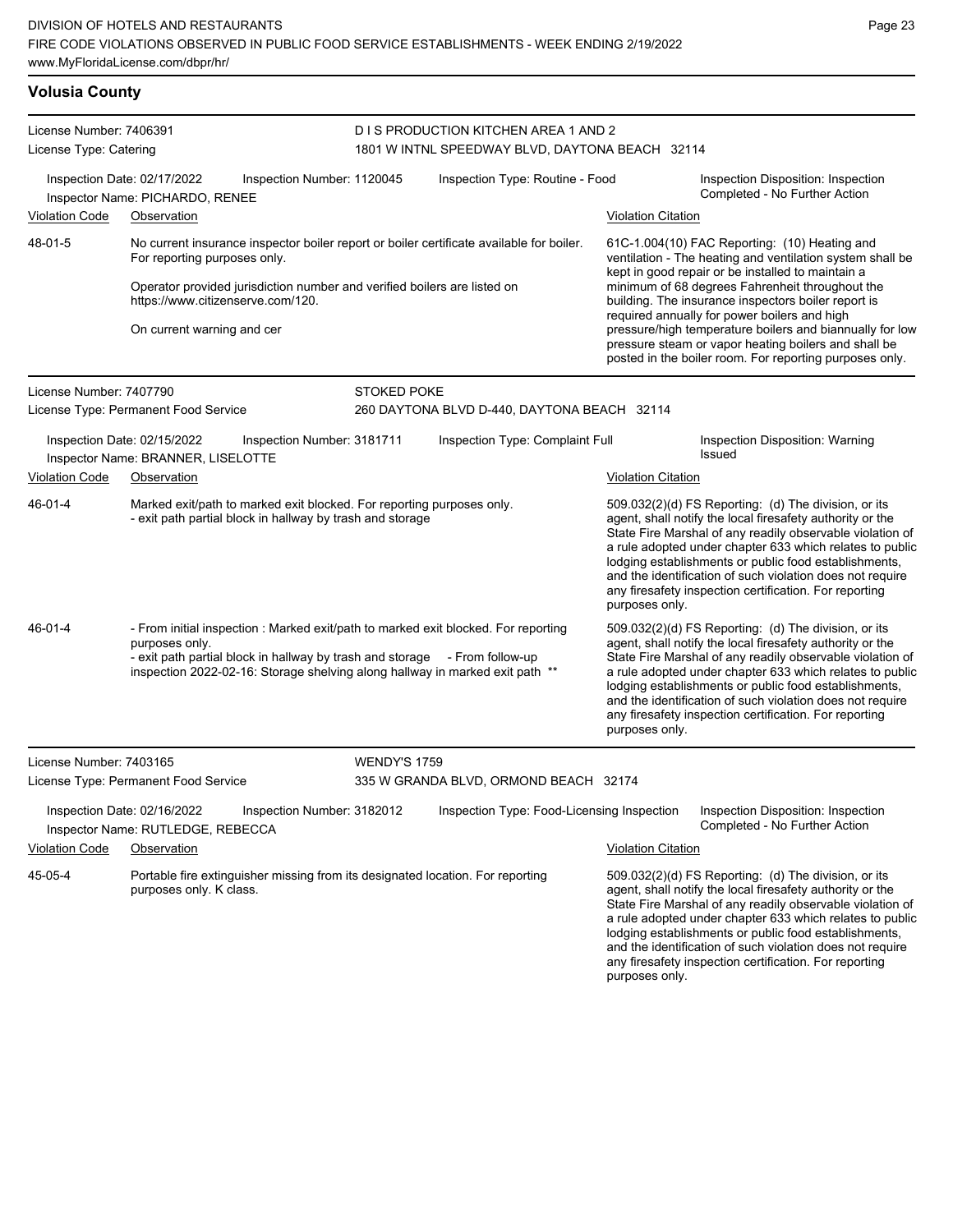| License Number: 7405792<br>License Type: Permanent Food Service                           |             |                                         | <b>WENDY'S 2635</b>            |                                                                       |  |                                                                                                                                                                                                                                                                                                                                                                                                                                              |                                                                     |  |
|-------------------------------------------------------------------------------------------|-------------|-----------------------------------------|--------------------------------|-----------------------------------------------------------------------|--|----------------------------------------------------------------------------------------------------------------------------------------------------------------------------------------------------------------------------------------------------------------------------------------------------------------------------------------------------------------------------------------------------------------------------------------------|---------------------------------------------------------------------|--|
|                                                                                           |             |                                         | 2110 SAXON BLVD, DELTONA 32725 |                                                                       |  |                                                                                                                                                                                                                                                                                                                                                                                                                                              |                                                                     |  |
| Inspection Date: 02/17/2022<br>Inspection Number: 3182014<br>Inspector Name: ANGEL, TERRY |             |                                         |                                | Inspection Type: Food-Licensing Inspection                            |  |                                                                                                                                                                                                                                                                                                                                                                                                                                              | Inspection Disposition: Inspection<br>Completed - No Further Action |  |
| <b>Violation Code</b>                                                                     | Observation |                                         |                                |                                                                       |  | <b>Violation Citation</b>                                                                                                                                                                                                                                                                                                                                                                                                                    |                                                                     |  |
| 46-01-4                                                                                   |             | Blocked by boxes. **Corrected On-Site** |                                | Marked exit/path to marked exit blocked. For reporting purposes only. |  | 509.032(2)(d) FS Reporting: (d) The division, or its<br>agent, shall notify the local firesafety authority or the<br>State Fire Marshal of any readily observable violation of<br>a rule adopted under chapter 633 which relates to public<br>lodging establishments or public food establishments,<br>and the identification of such violation does not require<br>any firesafety inspection certification. For reporting<br>purposes only. |                                                                     |  |